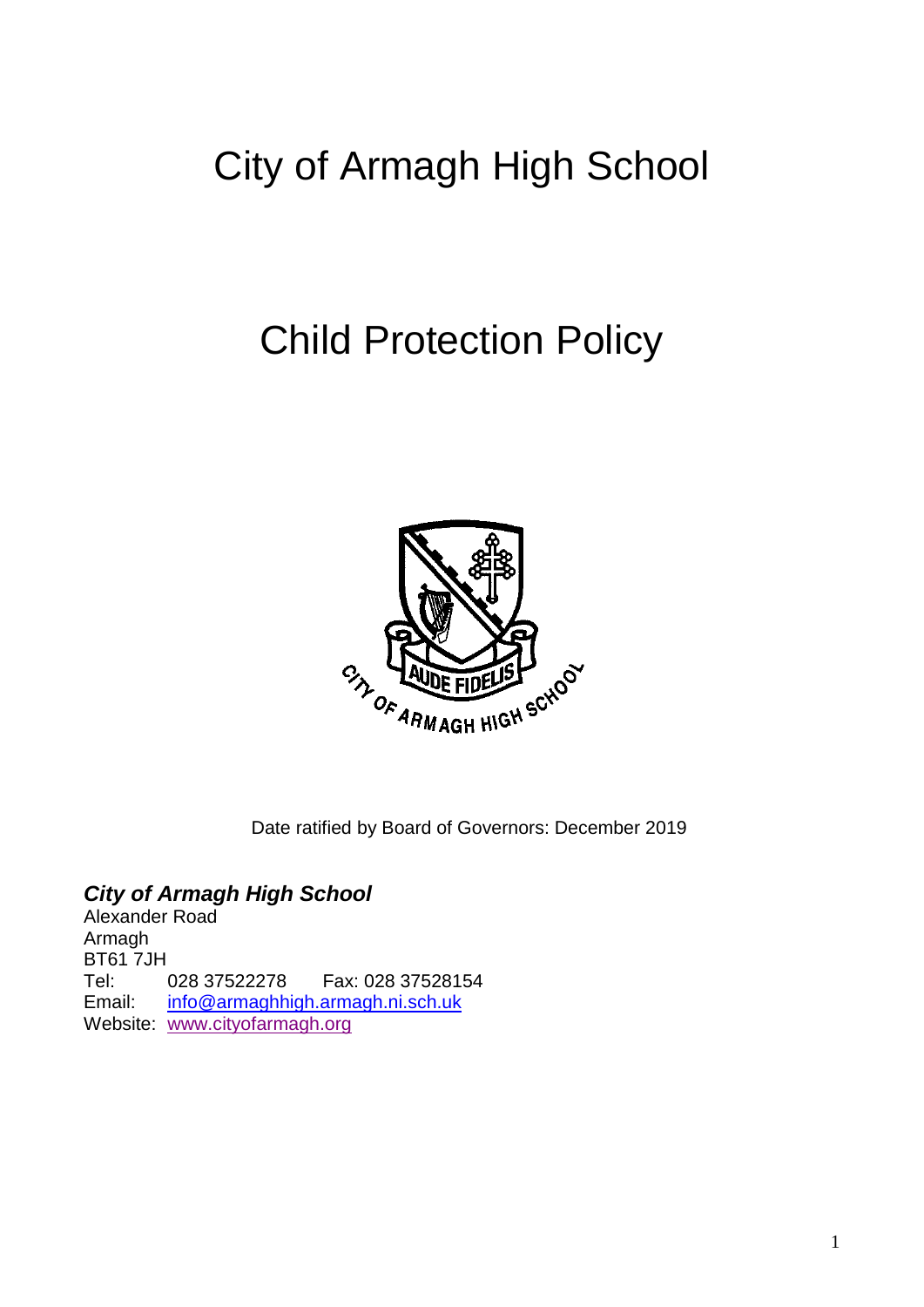# **1. Child Protection Ethos**

We in City of Armagh High School have a responsibility for the Pastoral Care, general welfare and safety of the children in our care and we will carry out this duty by providing a caring, supportive and safe environment, where each child is valued for his or her unique talents and abilities, and in which all our young people can learn and develop to their full potential. All staff, teaching and non-teaching should be alert to the signs of possible abuse and should know the procedures to be followed. This policy sets out guidance on the action which is required where abuse or neglect of a child is suspected and outlines referral procedures within our school.

# **2. Principles**

The general principles, which underpin our work, are those set out in the UN Convention on the Rights of the Child and are enshrined in the Children (Northern Ireland) Order 1995, "Co-Operating to Safeguard Children and Young People in Northern Ireland" (DOH, 2017), the Department of Education (Northern Ireland) guidance "Safeguarding and Child Protection in Schools" (DENI Circular 2017/04) and the Safeguarding Board for NI Core Child Protection Policy and Procedures (2017).

The following principles form the basis of our Child Protection Policy.

- the child or young person's welfare is paramount;
- the voice of the child or young person should be heard;
- parents are supported to exercise parental responsibility and families helped stay together;
- partnership;
- prevention;
- responses should be proportionate to the circumstances;
- protection; and
- evidence based and informed decision making.

## **3. Other Relevant Policies**

The school has a duty to ensure that safeguarding permeates all activities and functions. This policy therefore complements and supports a range of other school policies including:

- Positive Behaviour Policy
- Anti-Bullying Policy
- Special Educational Needs Policy
- Supporting Pupils with Medication Needs & Pupils Requiring First Aid
- Health and Safety Policy
- Relationships and Sexuality Education
- ICT, E-safety & Acceptable Use Policy

#### **These policies are available to parents and any parent requiring a copy should contact the School Principal or visit the school website at www.cityofarmagh.org**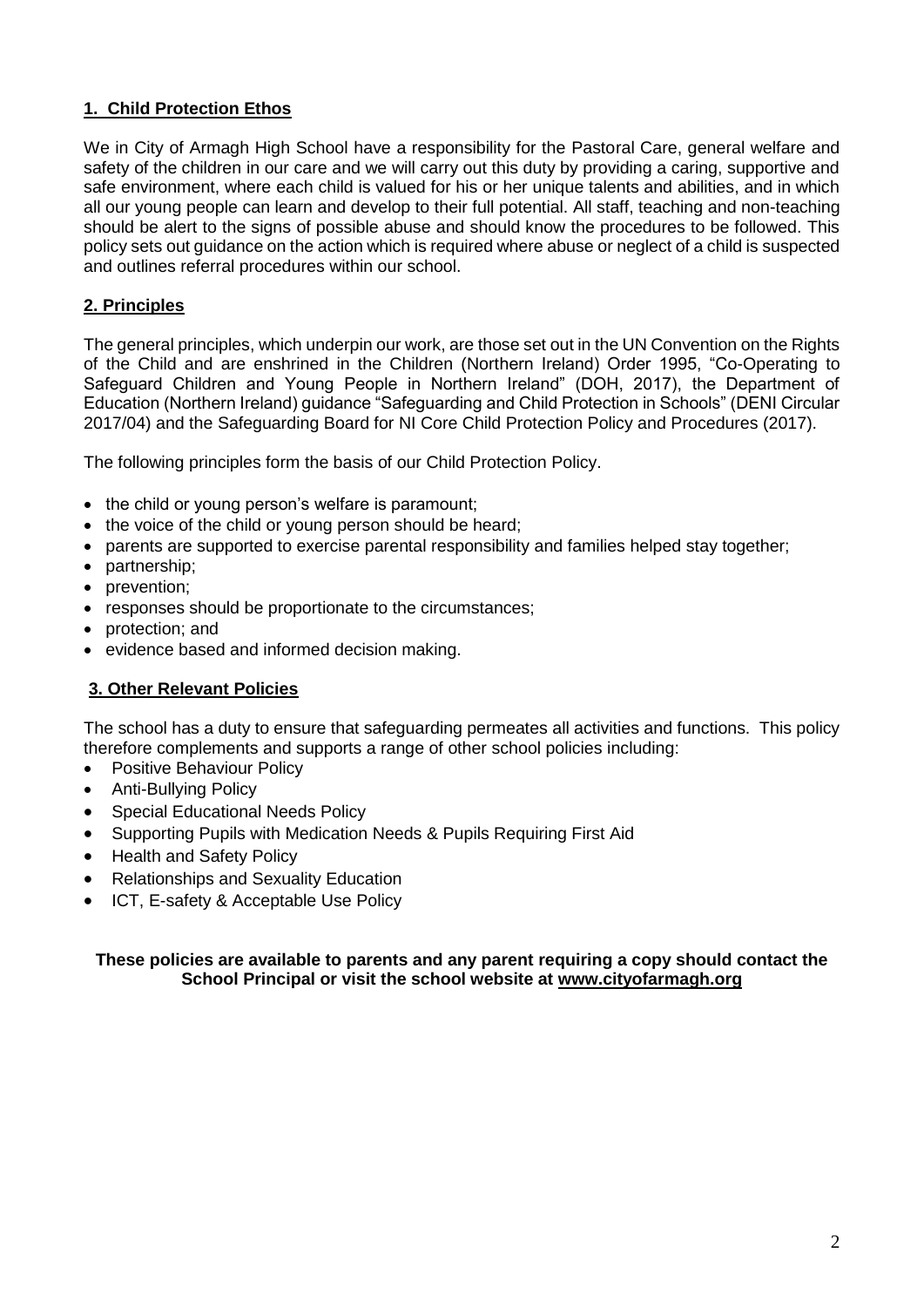# **4. School Safeguarding Team**

The following are members of the schools Safeguarding Team

- Designated Teacher K.Mulholland
- Deputy Designated Teachers C.Reid, A.Smiton, A.Murdoch, E.Freeburn. C.Greer (LSC/ASC)
- $\bullet$  Principal C Douglas
- Designated Governor for Child Protection G Chapman
- Chair of the Board of Governors W Scott

#### **5. Roles and Responsibilities**

#### **Designated Teacher/ Deputy Designated Teachers**

Every school is required to appoint a Designated Teacher with responsibility for Child Protection. They must also appoint a Deputy Designated Teacher who as a member of the Safeguarding team will actively support the Designated Teacher in carrying out the following duties:

- the induction and training of all school staff including support staff;
- being available to discuss safeguarding or child protection concerns of any member of staff;
- responsibility for record keeping of all child protection concerns;
- maintaining a current awareness of early intervention supports and other local services e.g. Family Support Hubs;
- making referrals to Social Services or PSNI where appropriate;
- liaison with the EA Designated Officers for Child Protection;
- keeping the school Principal informed;
- lead responsibility for the development of the school's child protection policy;
- promotion of a safeguarding and child protection ethos in the school; and
- compiling written reports to the Board of Governors regarding child protection.

## **Principal**

- as secretary to the Board of Governors, assist in fulfilling its safeguarding and child protection duties;
- ensure the Board of Governors are kept fully informed of all developments relating to safeguarding including changes to legislation, policy, procedures, DE circulars, inclusion of child protection on the termly meeting agenda;
- to manage allegations / complaints against school staff;
- to establish and manage the operational systems for safeguarding and child protection;
- to appoint and manage designated teacher/deputy designated teachers who are enabled to fulfil their safeguarding responsibilities;
- to ensure safe and effective recruitment and selection including awareness of safeguarding and child protection for new staff and volunteers;
- ensure that parents and pupils receive a copy or summary of the child protection policy at intake and at a minimum every 2 years; and
- to maintain the schools record of child abuse complaints.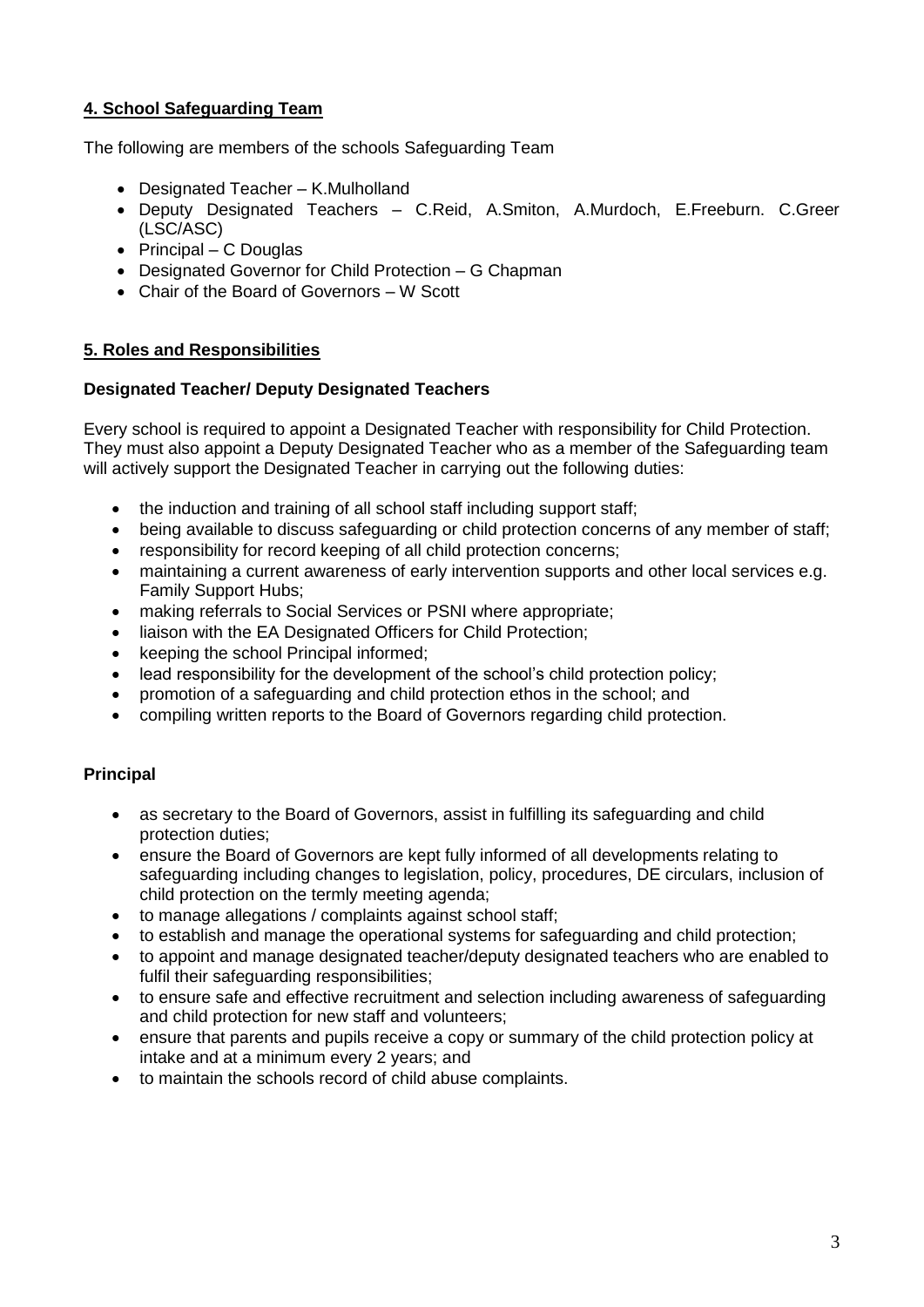## **Board of Governors**

- a designated governor for child protection is appointed;
- a designated and deputy designated teacher are appointed in their schools;
- they have a full understanding of the roles of the designated and deputy designated teachers for child protection;
- safeguarding and child protection training is given to all staff and governors including refresher training;
- the school has a child protection policy which is reviewed annually and parents and pupils receive a copy of the child protection policy and complaints procedure every two years.
- the school has an anti-bullying policy which is reviewed at intervals of no more than four years and maintains a record of all incidents of bullying or alleged bullying. See the Addressing Bullying in Schools Act (NI) 2016;
- there is a code of conduct for all adults working in the school;
- all school staff and volunteers are recruited and vetted, in line with DE Circular 2012/19;
- they receive a full annual report on all child protection matters (It is best practice that they receive a termly report of child protection activities). This report should include details of the preventative curriculum and any initiatives or awareness raising undertaken within the school, including training for staff; and
- the school maintains the following child protection records in line with DE Circulars 2015/13 Dealing with Allegations of Abuse Against a Member of Staff and 2016/20 Child Protection: Record Keeping in Schools.

## **Chair of Board of Governors**

The chair of the board of governors:

- has a pivotal role in creating and maintaining a safeguarding ethos;
- receives training from CPSS and HR;
- assumes lead responsibility in the event of a CP complaint or concern about the principal; and
- ensures compliance with legislation, Child Protection record keeping and policies.

## **Designated Governor for Child Protection**

Advises the board of governors on: -

- the role of the designated teachers;
- the content of child protection policies;
- the content of a code of conduct for adults within the school;
- the content of the termly updates and full annual designated teachers report; and
- recruitment, selection, vetting and induction of staff.

## **Other Members of School Staff**

- members of staff **must** refer concerns or disclosures initially to the designated teacher for child protection or to the deputy designated teacher if he/she is not available;
- class teachers and Year Heads should complete the note of concern if there are safeguarding concerns such as: poor attendance and punctuality, poor presentation, changed or unusual behaviour including self-harm and suicidal thoughts, deterioration in educational progress, discussions with parents about concerns relating to their child, concerns about pupil abuse or serious bullying and concerns about home circumstances including disclosures of domestic abuse;
- **staff should not** give children a guarantee of total confidentiality regarding their disclosures, should not investigate nor should they ask leading questions.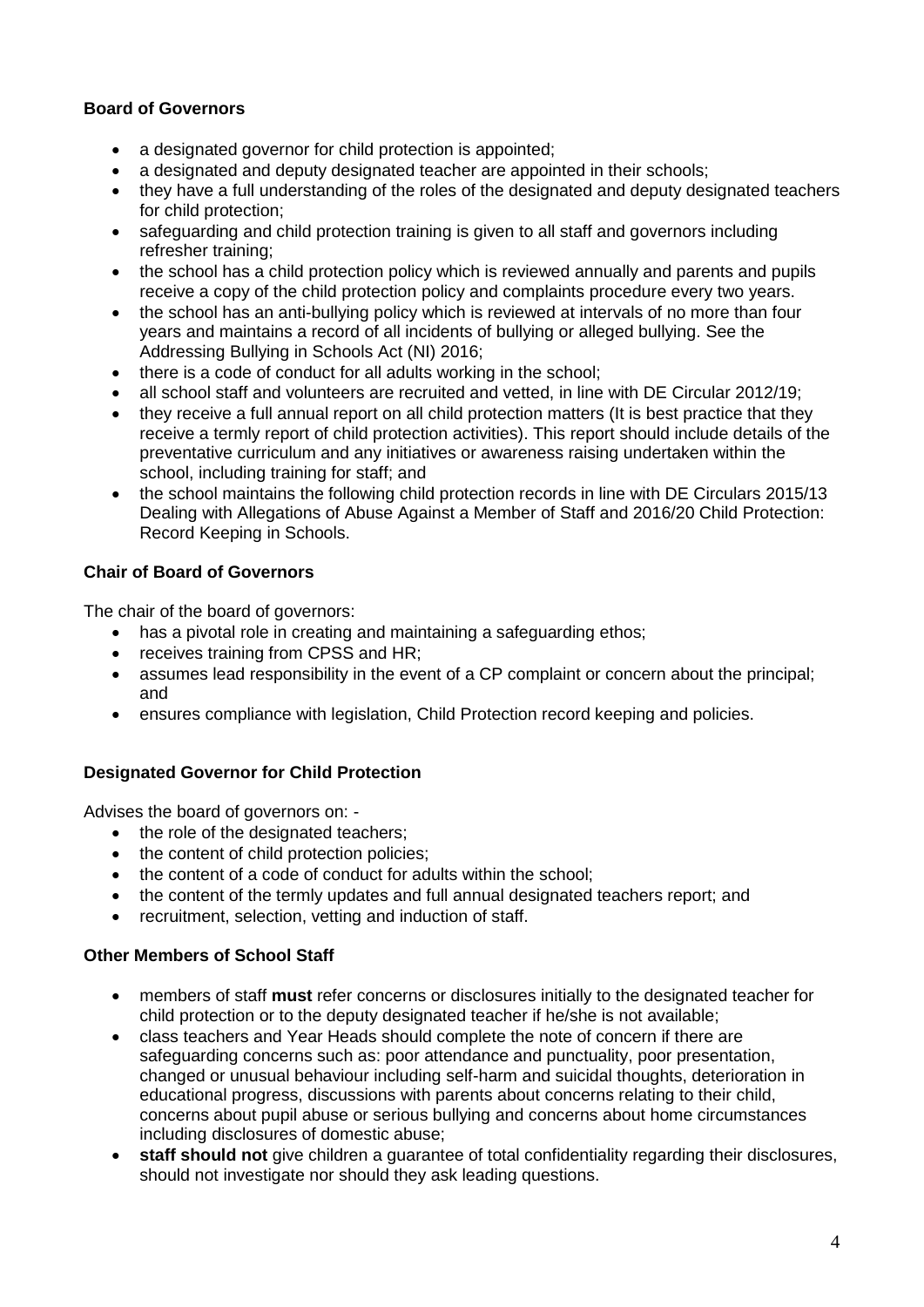# **Support Staff**

 if any member of the support staff has concerns about a child or staff member they should report these concerns to the designated teacher or deputy designated teacher if he/she is not available. A detailed written record of the concerns will be made and any further necessary action will be taken.

#### **Parents**

#### **The primary responsibility for safeguarding and protection of children rests with parents who should feel confident about raising any concerns they have in relation to their child.**

Parents can play their part in safeguarding by informing the school:

- if the child has a medical condition or educational need;
- if there are any Court Orders relating to the safety or wellbeing of a parent or child;
- if there is any change in a child's circumstances for example change of address, change of contact details, change of name, change of parental responsibility;
- if there are any changes to arrangements about who brings their child to and from school;
- if their child is absent and should send in a note on the child's return to school. This assures the school that the parent/carer knows about the absence. More information on parental responsibility can be found on the EA website at: www.eani.org.uk/schools/safeguardingand-child-protection

#### **It is essential that the school has up to date contact details for the parent/carer.**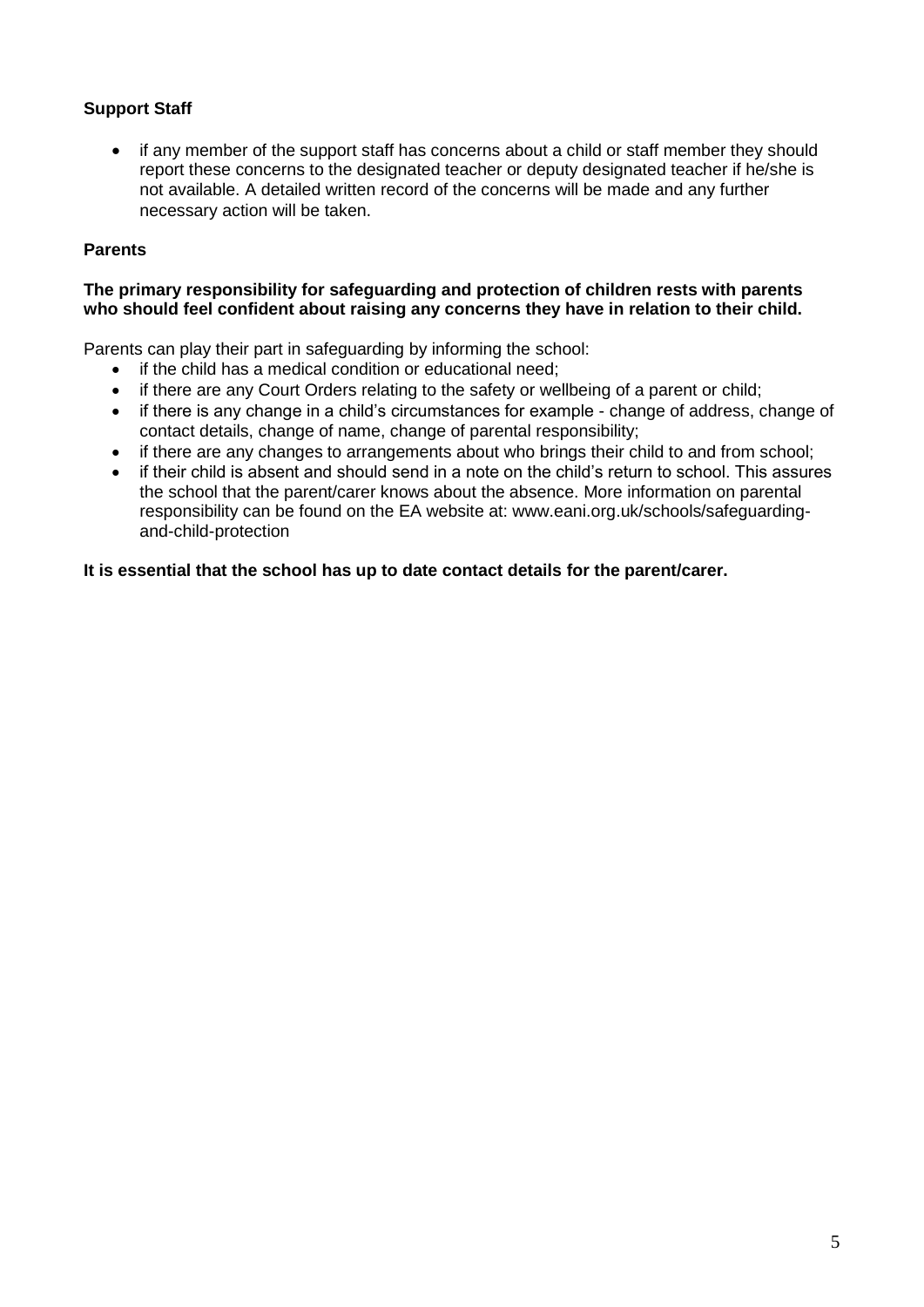## **6. Child Protection Definitions**

#### **Definition of Harm**

Harm can be suffered by a child or young person by acts of abuse perpetrated upon them by others. Abuse can happen in any family, but children may be more at risk if their parents have problems with drugs, alcohol and mental health, or if they live in a home where domestic abuse happens. Abuse can also occur outside of the family environment. Evidence shows that babies and children with disabilities can be more vulnerable to suffering abuse.

Although the harm from the abuse might take a long time to be recognisable in the child or young person, professionals may be in a position to observe its indicators earlier, for example, in the way that a parent interacts with their child. Effective and ongoing information sharing is key between professionals.

#### **Harm from abuse is not always straightforward to identify and a child or young person may experience more than one type of harm**.

#### **Harm can be caused by:**

Sexual abuse Emotional abuse Physical abuse **Neglect Exploitation** 

**Sexual Abuse** occurs when others use and exploit children sexually for their own gratification or gain or the gratification of others. Sexual abuse may involve physical contact, including assault by penetration (for example, rape, or oral sex) or non-penetrative acts such as masturbation, kissing, rubbing and touching outside clothing. It may include non-contact activities, such as involving children in the production of sexual images, forcing children to look at sexual images or watch sexual activities, encouraging children to behave in sexually inappropriate ways or grooming a child in preparation for abuse (including via e-technology). Sexual abuse is not solely perpetrated by adult males. Women can commit acts of sexual abuse, as can other children.

**Emotional Abuse** is the persistent emotional maltreatment of a child. It is also sometimes called psychological abuse and it can have severe and persistent adverse effects on a child's emotional development.

Emotional abuse may involve deliberately telling a child that they are worthless, or unloved and inadequate. It may include not giving a child opportunities to express their views, deliberately silencing them, or 'making fun' of what they say or how they communicate. Emotional abuse may involve bullying – including online bullying through social networks, online games or mobile phones – by a child's peers.

**Physical Abuse** is deliberately physically hurting a child. It might take a variety of different forms, including hitting, biting, pinching, shaking, throwing, poisoning, burning or scalding, drowning or suffocating a child.

**Neglect** is the failure to provide for a child's basic needs, whether it be adequate food, clothing, hygiene, supervision or shelter that is likely to result in the serious impairment of a child's health or development. Children who are neglected often also suffer from other types of abuse.

**Exploitation** is the intentional ill-treatment, manipulation or abuse of power and control over a child or young person; to take selfish or unfair advantage of a child or young person or situation, for personal gain. It may manifest itself in many forms such as child labour, slavery, servitude, and engagement in criminal activity, begging, benefit or other financial fraud or child trafficking. It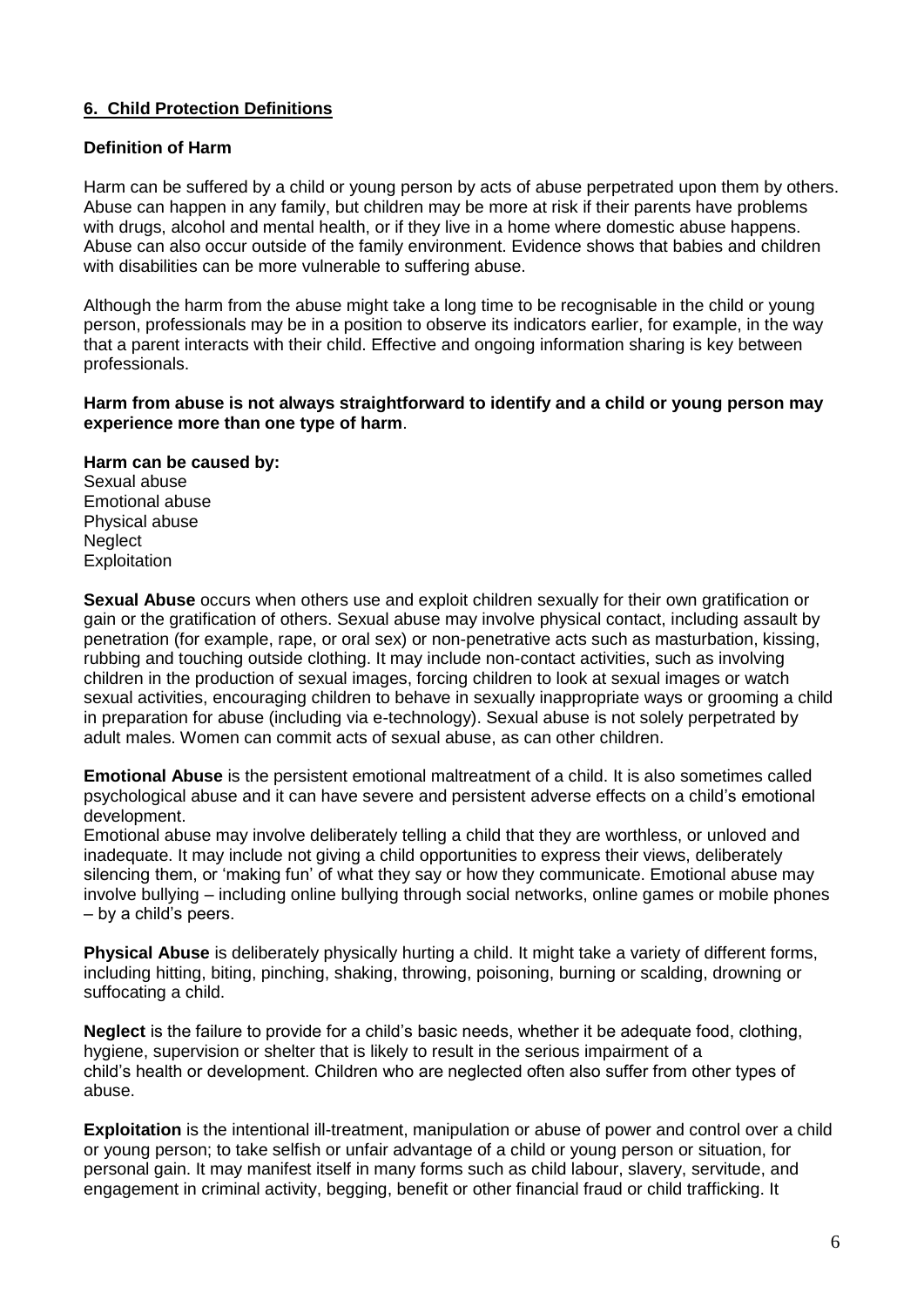extends to the recruitment, transportation, transfer, harbouring or receipt of children for the purpose of exploitation. Exploitation can be sexual in nature.

Although 'exploitation' is not included in the categories of registration for the Child Protection Register, professionals should recognise that the abuse resulting from or caused by the exploitation of children and young people can be categorised within the existing CPR categories as children who have been exploited will have suffered from physical abuse, neglect, emotional abuse, sexual abuse or a combination of these forms of abuse.

#### **Signs and symptoms of abuse ~ Possible Indicators**

## **Sexual Abuse**

| <b>Physical Indicators</b>                    | <b>Behavioural Indicators</b>                    |
|-----------------------------------------------|--------------------------------------------------|
| Bruises, scratches, bite marks or other       | What the child tells you;                        |
| injuries to breasts, buttocks, lower abdomen  | withdrawn; chronic depression;                   |
| or thighs;                                    | excessive sexual precociousness;                 |
| bruises or bleeding in genital or anal areas; | seductiveness;                                   |
| torn, stained or bloody underclothes;         | children having knowledge beyond their           |
| chronic ailments such as recurrent            | usual frame of reference e.g. young child        |
| abdominal pains or headaches;                 | who can describe details of adult sexuality;     |
| difficulty in walking or sitting;             | parent/child role reversal;                      |
| frequent urinary infections;                  | over concerned for siblings;                     |
| avoidance of lessons especially PE, games,    | poor self-esteem; self-devaluation;              |
| showers;                                      | lack of confidence; peer problems;               |
| unexplained pregnancies where the identify    | lack of involvement;                             |
| of the father is vague; anorexia/gross over-  | massive weight change;                           |
| eating.                                       | suicide attempts (especially adolescents);       |
|                                               | hysterical/angry outbursts;                      |
|                                               | lack of emotional control;                       |
|                                               | sudden school difficulties e.g. deterioration in |
|                                               | school work or behaviour;                        |
|                                               | inappropriate sex play;                          |
|                                               | repeated attempts to run away from home;         |
|                                               | unusual or bizarre sexual themes in              |
|                                               | children's art work or stories;                  |
|                                               | vulnerability to sexual and emotional            |
|                                               | exploitation; promiscuity;                       |
|                                               | exposure to pornographic material.               |

## **Emotional Abuse**

| <b>Physical Indicators</b>                    | <b>Behavioural Indicators</b>                |
|-----------------------------------------------|----------------------------------------------|
| Well below average in height and weight;      | Apathy and dejection;                        |
| "failing to thrive";                          | inappropriate emotional responses to painful |
| poor hair and skin; alopecia;                 | situations;                                  |
| swollen extremities i.e. icy cold and swollen | rocking/head banging;                        |
| hands and feet:                               | inability to play;                           |
| recurrent diarrhoea, wetting and soiling;     | indifference to separation from family       |
| sudden speech disorders;                      | indiscriminate attachment;                   |
| signs of self-mutilation;                     | reluctance for parental liaison;             |
| signs of solvent abuse (e.g. mouth sores,     | fear of new situation;                       |
| smell of glue, drowsiness);                   | chronic runaway;                             |
| extremes of physical, mental and emotional    | attention seeking/needing behaviour;         |
| development (e.g. anorexia, vomiting,         | poor peer relationships.                     |
| stooping).                                    |                                              |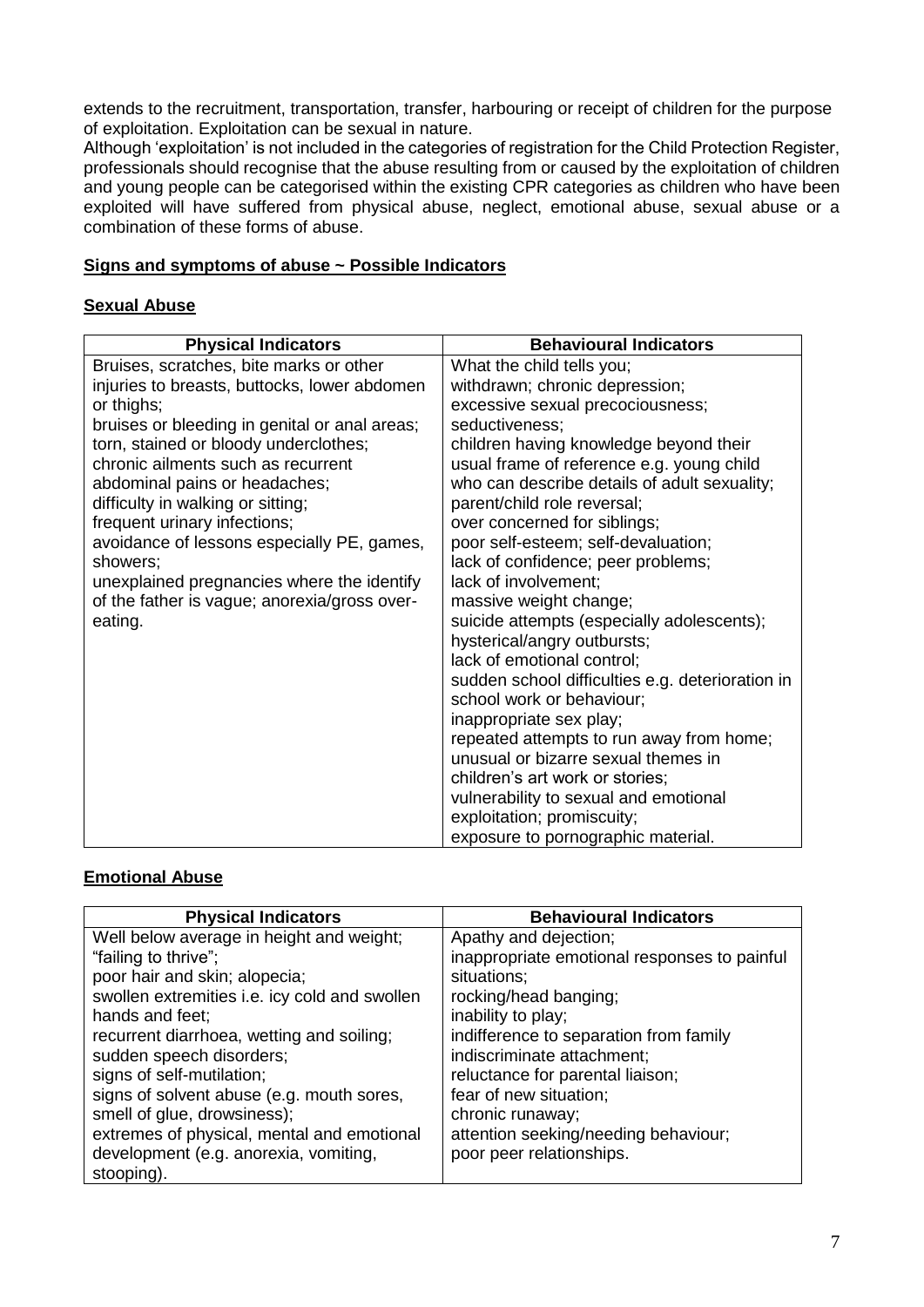# **Physical Abuse**

| <b>Physical Indicators</b>                      | <b>Behavioural Indicators</b>                   |
|-------------------------------------------------|-------------------------------------------------|
| Unexplained bruises - in various stages of      | Self-destructive tendencies;                    |
| healing - grip marks on arms;                   | aggressive to other children;                   |
| slap marks; human bite marks; welts; bald       | behavioural extremes (withdrawn or              |
| spots; unexplained/untreated burns;             | aggressive);                                    |
| especially cigarette burns (glove like);        | appears frightened or cowed in presence of      |
| unexplained fractures; lacerations; or          | adults;                                         |
| abrasions;                                      | improbable excuses to explain injuries;         |
| untreated injuries;                             | chronic runaway;                                |
| bruising on both sides of the ear -             | uncomfortable with physical contact;            |
| symmetrical bruising should be treated with     | come to school early or stays last as if afraid |
| suspicion; injuries occurring in a time pattern | to be at home;                                  |
| e.g. every Monday                               | clothing inappropriate to weather - to hide     |
|                                                 | part of body; violent themes in art work or     |
|                                                 | stories                                         |

## **Neglect**

| <b>Physical Indicators</b>               | <b>Behavioural Indicators</b>              |
|------------------------------------------|--------------------------------------------|
| Looks very thin, poorly and sad;         | Tired or listless (falls asleep in class); |
| constant hunger; lack of energy;         | steals food; compulsive eating;            |
| untreated medical problems;              | begging from class friends;                |
| special needs of child not being met;    | withdrawn; lacks concentration;            |
| constant tiredness; inappropriate dress; | misses school medicals;                    |
| poor hygiene;                            | reports that no carer is at home;          |
| repeatedly unwashed; smelly;             | low self-esteem;                           |
| repeated accidents, especially burns.    | persistent non-attendance at school;       |
|                                          | exposure to violence including unsuitable  |
|                                          | videos.                                    |

## **Specific types of Abuse**

In addition to the types of abuse described above there are also some specific types of abuse that all stakeholders should be aware of these can be viewed in **Appendix 1.** 

#### **Children with Increased Vulnerabilities**

Some children have increased risk of abuse due to specific vulnerabilities such as disability, lack of fluency in English and sexual orientation. We have included information about children with increased vulnerabilities in our policy. Please see these in **Appendix 2**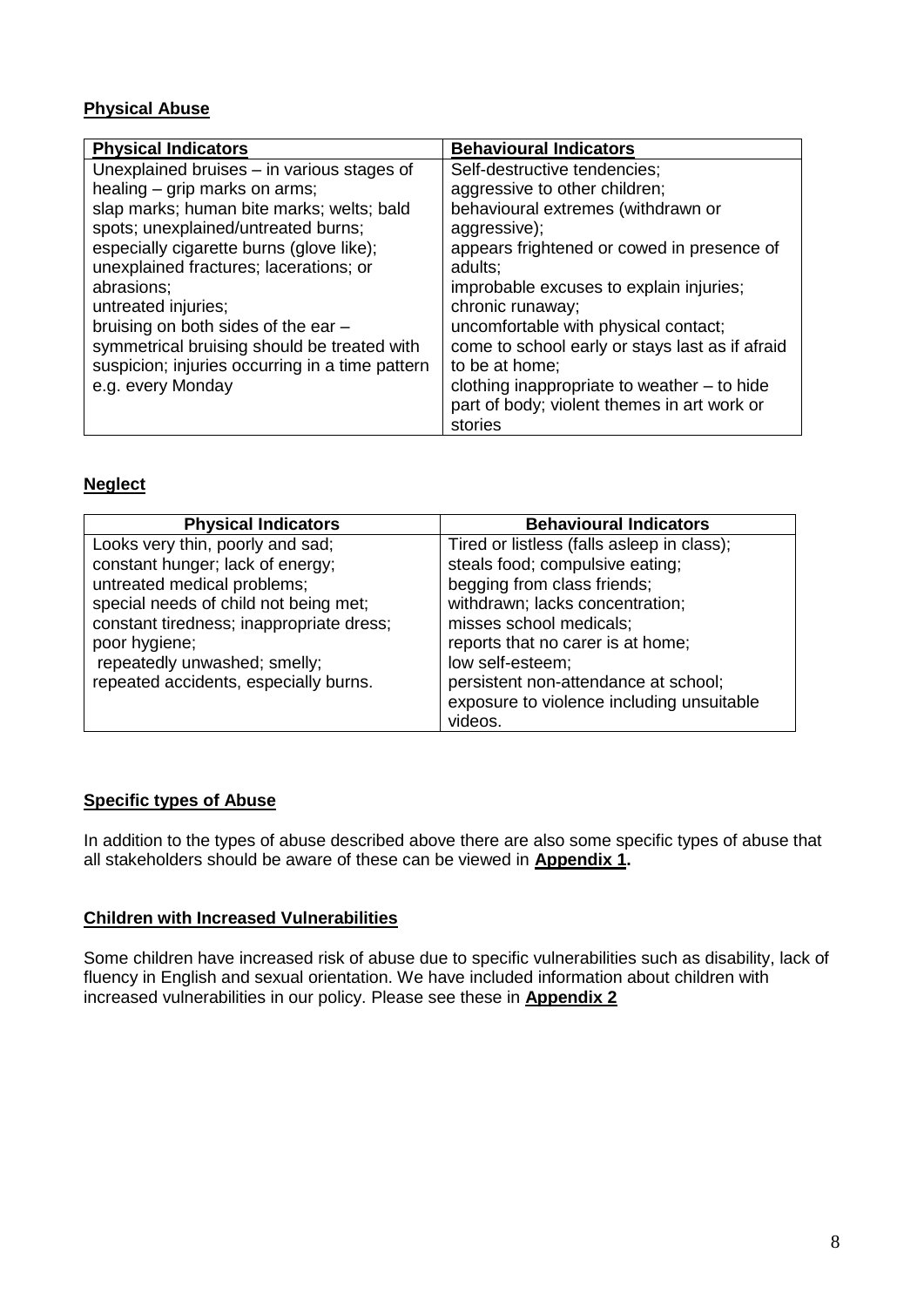## **7. Responding to Safeguarding and Child Protection Concerns**

Safeguarding is more than child protection. Safeguarding begins with promotion and preventative activity which enables children and young people to grow up safely and securely in circumstances where their development and wellbeing is not adversely affected. It includes support to families and early intervention to meet the needs of children and continues through to child protection. Child protection refers specifically to the activity that is undertaken to protect individual children or young people who are suffering, or are likely to suffer significant harm.

## **How a Parent can Raise a Concern**

In City of Armagh High School we aim to work closely with parents/guardians in supporting all aspects of their child's development and well-being. Any concerns a parent may have will be taken seriously and dealt with in a professional manner.

If a parent has a concern they can talk to the Class Teacher, the designated or deputy designated teacher for child protection or the principal.

If they are still concerned they may talk to the chair of the board of governors. If after this a parent still has concerns they can contact the NI Public Services Ombudsman.

At any time a parent may talk to a social worker in the local Gateway team or to the PSNI Central Referral Unit. Details of who to contact are shown in the flowchart in **Appendix 3.** 

#### **Where School has concerns or has been given information about possible abuse by someone other than a member of staff**

In City of Armagh High School if a child makes a disclosure to a teacher or other member of staff which gives rise to concerns about possible abuse, or if a member of staff has concerns about a child, the member of staff will complete a Note of Concern (see **Appendix 6**) and act promptly.

**They will not investigate** - this is a matter for Social Services - but will discuss these concerns with the designated teacher or the deputy designated teachers.

The designated teacher/deputy designated teachers will consult with the principal or other relevant staff always taking care to avoid due delay. If required, advice may be sought from an Education Authority Child Protection Officer. The designated teacher/deputy designated teachers may also seek clarification from the child or young person, their parent/carer.

If a child protection referral is not required the school may consider other options including monitoring, signposting or referring to other support agencies e.g. Family Support Hub with parental consent and, where appropriate, with the child/young person's consent.

If a child protection referral is required the designated teacher will seek consent from the parent/carer and/or the child {if they are competent to give this} unless this would place the child at risk of significant harm.

The designated teacher will phone the Gateway team and/or the PSNI and will submit a completed UNOCINI referral form. Where appropriate the source of the concern will be informed of the action taken.

For further detail please see **Appendix 4.**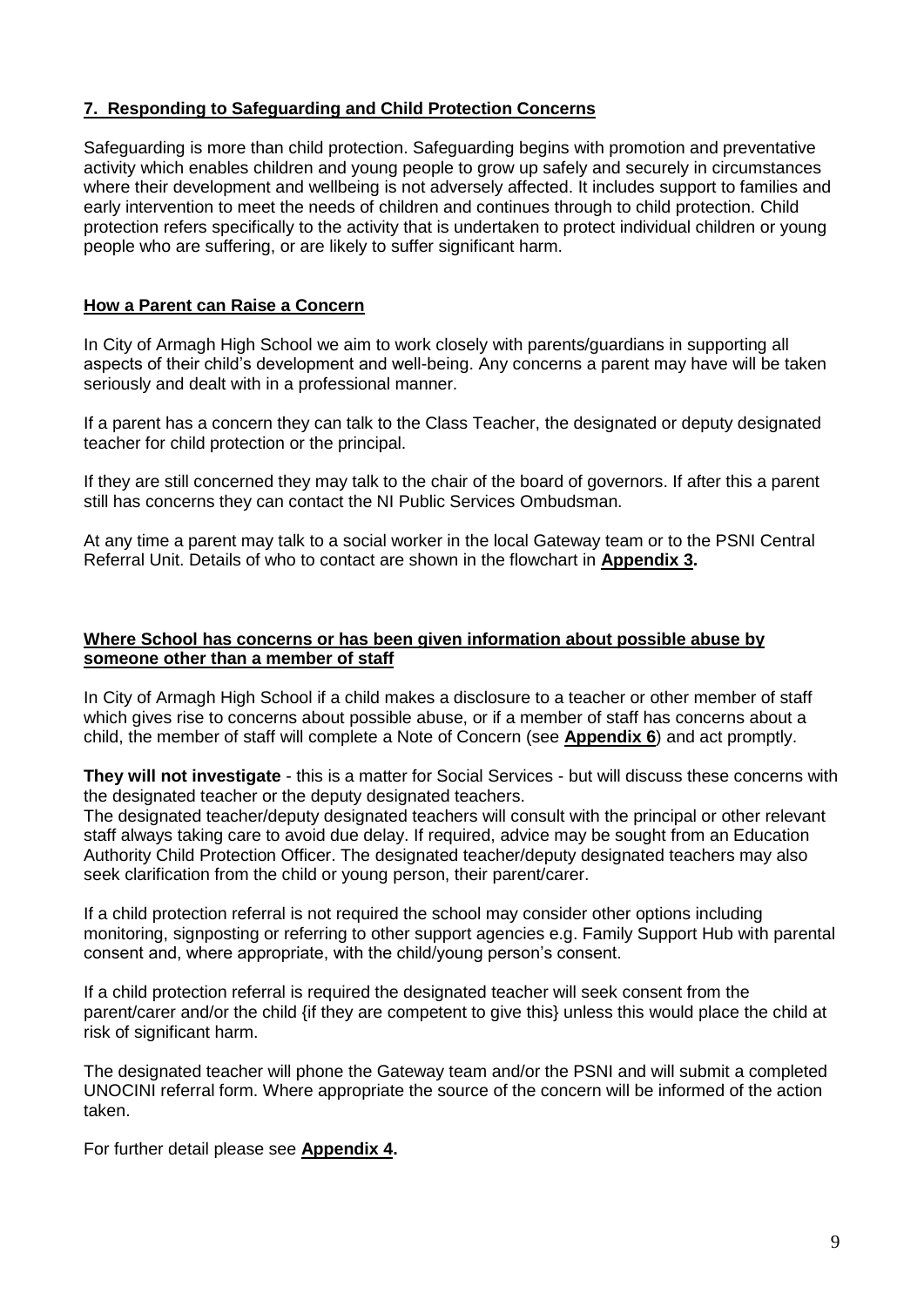#### **Where a complaint has been made about possible abuse by a member of the school's staff or a Volunteer**

When a complaint about possible child abuse is made against a member of staff the Principal (or the designated teacher if the principal is not available) must be informed immediately. If the complaint is against the principal then the designated teacher should be informed and he/she will inform the Chairperson of the board of governors who will consider what action is required in consultation with the employing authority. The procedure as outlined in **Appendix 5** will be followed.

## **8. Consent**

Concerns about the safety or welfare of a child/young person, should, where practicable, be discussed with the parent and consent sought for a referral to children's social services in the local HSC Trust, unless seeking agreement is likely to place the child/young person at further risk through delay or undermine any criminal investigative process (for example in circumstances where there are concerns or suspicions that a crime has taken place); or there is concern raised about the parent's actions or reactions. The communication/language needs of the parents/carers should be established for example in relation to disability/ethnicity and the parent's/carer's capacity to understand should be ascertained. These should be addressed through the provision of appropriate communication methods, including, where necessary, translators, signers, intermediaries or advocacy services.

Effective protection for children/young people may, on occasions, require the sharing of information without prior parental/carer consent in advance of that information being shared.

Where staff decide not to seek parental consent before making a referral to children's social services in the local Health and Social Care Trust or the police, the reason for this decision must be clearly noted in the child/young person's records and included within the verbal and written/UNOCINI referral.

When a referral is deemed to be necessary in the interests of the child/young person, and the parents/carers have been consulted and do not consent, the following action should be taken:

- the reason for proceeding without parental consent must be recorded;
- the withholding of permission by the parent/carer must be included in the verbal and written referral to children's social services;
- the parent/carer should be contacted to inform them that, after considering their wishes, a referral has been made.

Staff making a referral may ask for their anonymity to be protected as far as possible because of a genuine threat to self/family. In such instances this anonymity should be protected with an explanation to the staff member that absolute confidentiality cannot be guaranteed as information may become the subject of court processes.

## **9. Confidentiality and Information Sharing**

Information given to members of staff about possible child abuse cannot be held "in confidence". In the interests of the child, staff have a responsibility to share relevant information about the protection of children with other professionals particularly the investigative agencies. In keeping with the principle of confidentiality, the sharing of information with school staff will be on a 'need to know' basis.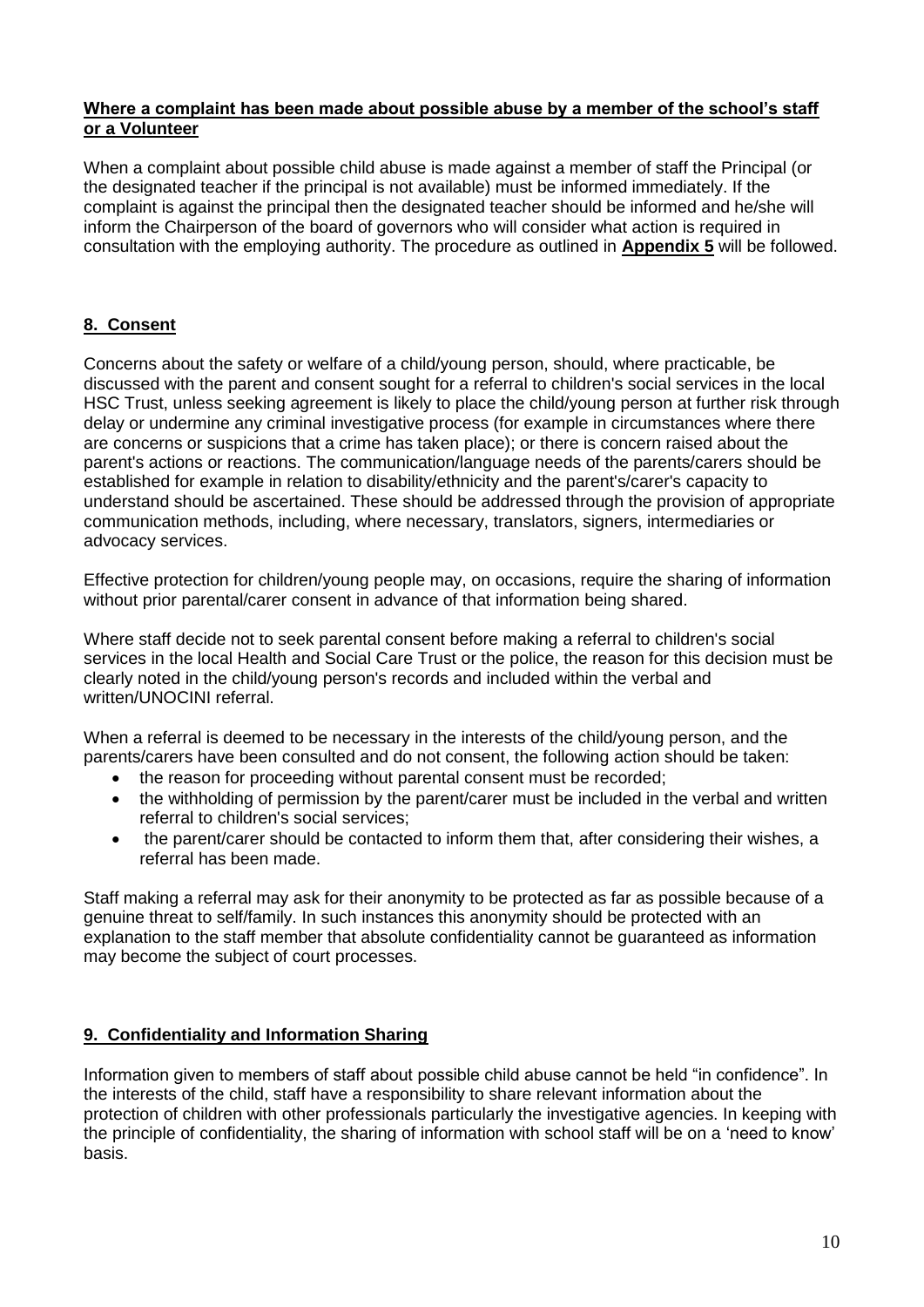Where there have been, or are current, child protection concerns about a pupil who transfers to another school we will consider what information should be shared with the Designated Teacher in the receiving school.

Where it is necessary to safeguard children information will be shared with other statutory agencies in accordance with the requirements of this policy, the school data protection policy and the General Data Protection Regulations (GDPR).

## **10. Record Keeping**

In accordance with DE guidance we must consider and develop clear guidelines for the recording, storage, retention and destruction of both manual and electronic records where they relate to child protection concerns.

In order to meet these requirements all child protection records, information and confidential notes concerning pupils in our School Name are stored securely and only the Designated Teacher/Deputy Designated Teacher and Principal have access to them. In accordance with DE guidance on the disposal of child protection records these records will be stored from child's date of birth plus 30 years. If information is held electronically, whether on a laptop or on a portable memory device, all must be encrypted and appropriately password protected.

These notes or records should be factual, objective and include what was seen, said, heard or reported. They should include details of the place and time and who was present and should be given to the Designated/Deputy Designated Teacher. The person who reports the incident must treat the matter in confidence.

## **11. Safe Recruitment Procedures**

Vetting checks are a key preventative measure in preventing unsuitable individuals' access to children and vulnerable adults through the education system and schools must ensure that all persons on school property are vetted, inducted and supervised as appropriate. All staff paid or unpaid who are appointed to positions in City of Armagh High School are vetted / supervised in accordance with relevant legislation and Departmental guidance.

## **12. Code of Conduct For all Staff - Paid or Unpaid**

All actions concerning children and young people must uphold the best interests of the young person as a primary consideration. Staff must always be mindful of the fact that they hold a position of trust and that their behaviour towards the child and young people in their charge must be above reproach. All members of staff are expected to comply with the school's Code of Conduct for Employees and Volunteers which has been approved by the Board of Governors *(*The school's Code of Conduct is available on request)**.**

## **13. The Preventative Curriculum**

The statutory personal development curriculum requires schools to give specific attention to pupils' emotional wellbeing, health and safety, relationships, and the development of a moral thinking and value system. The curriculum also offers a medium to explore sensitive issues with children and young people in an age-appropriate way which helps them to develop appropriate protective behaviours.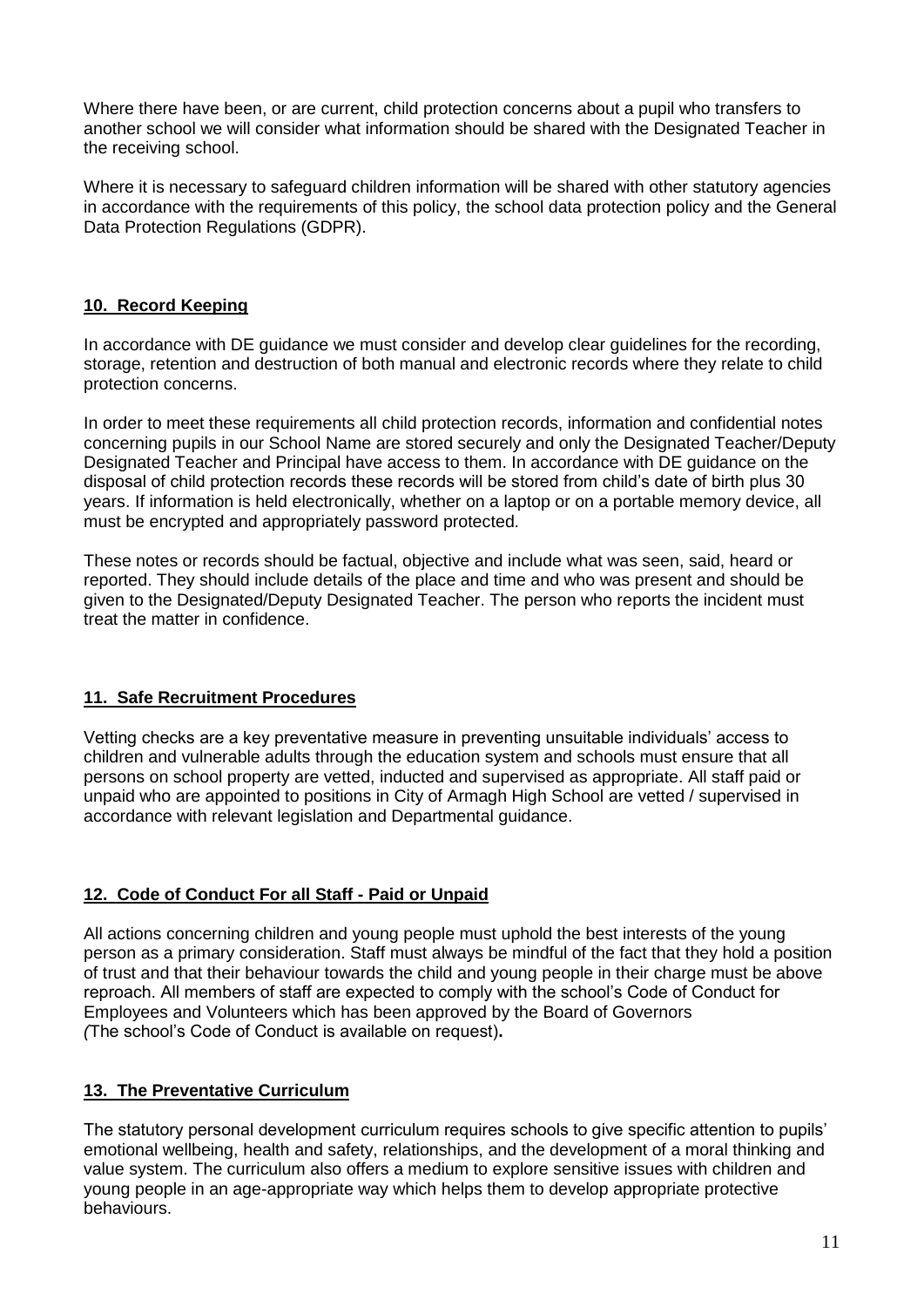Our school seeks to promote pupils' awareness and understanding of safeguarding issues, including those related to child protection through its curriculum. The safeguarding of children is an important focus in the school's personal development programme and is also addressed where it arises within the context of subjects. Through the preventative curriculum we aim to build the confidence, self-esteem and personal resiliencies of children so that they can develop coping strategies and can make more positive choices in a range of situations.

Throughout the school year child protection issues are addressed through class assemblies and there is a permanent child protection notice board in the main corridor and relevant information in each resource area, which provides advice and displays child helpline numbers.

Other initiatives which address child protection and safety issues:

- In school provision
	- $\triangleright$  Links counsellor
	- $\triangleright$  School/Year assemblies
	- $\triangleright$  Newcomer coordinator
- Personal development programme
	- $\triangleright$  EA (Southern Region) youth services
	- CAMHS programme
	- $\triangleright$  Circle time training EA (Southern Region)
	- $\triangleright$  Anti-bullying week
	- Use of IN-SYNC programme at KS3
- Other agencies
	- $\triangleright$  PSNI
	- $\triangleright$  Love for Life
	- $\triangleright$  Drugs education
	- ABC Police and Community Safety Partnership

## **14. Monitoring and Evaluation**

This policy will be reviewed annually by the safeguarding team and approved every 2 years by the Board of Governors for dissemination to parents, pupils and staff. It will be implemented through the schools staff induction and training programme and as part of day to day practice. Compliance with the policy will be monitored on an on-going basis by the designated teacher for child protection and periodically by the Schools Safeguarding Team. The board of governors will also monitor child protection activity and the implementation of the Safeguarding and Child Protection policy on a regular basis through the provision of reports from the designated teacher.

Date Policy Reviewed: December 2019

Signed:

\_\_\_\_\_\_\_\_\_\_\_\_\_\_\_\_\_\_\_\_\_\_ (Designated Teacher

\_\_\_\_\_\_\_\_\_\_\_\_\_\_\_\_\_\_\_\_\_\_ (Principal)

\_\_\_\_\_\_\_\_\_\_\_\_\_\_\_\_\_\_ (Chair of Board of Governors)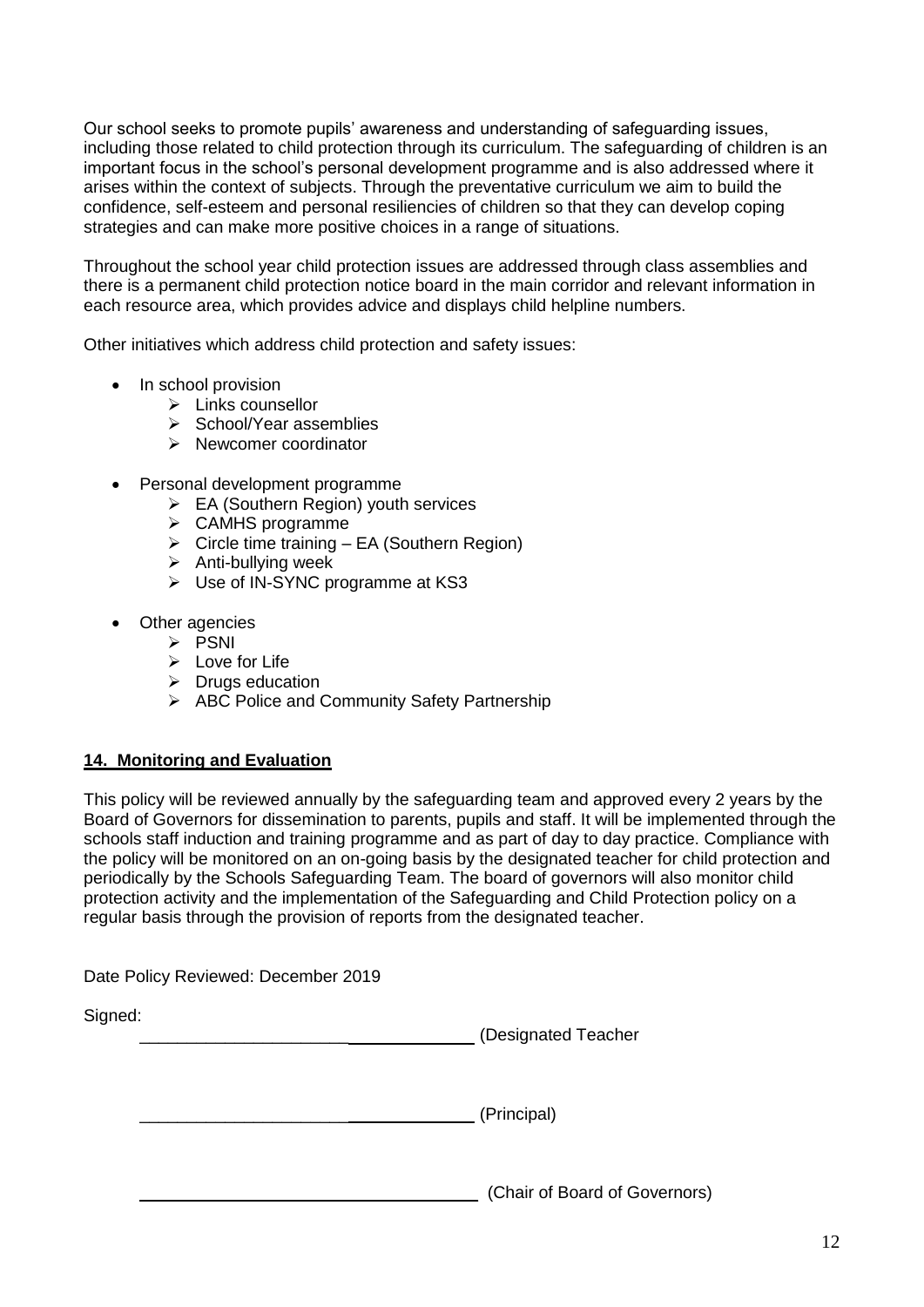#### **Specific Types of Abuse**

**Grooming** of a child or young person is always abusive and/or exploitative. It often involves perpetrator(s) gaining the trust of the child or young person or, in some cases, the trust of the family, friends or community, and/or making an emotional connection with the victim in order to facilitate abuse before the abuse begins. This may involve providing money, gifts, drugs and/or alcohol or more basic needs such as food, accommodation or clothing to develop the child's/young person's loyalty to and dependence upon the person(s) doing the grooming. The person(s) carrying out the abuse may differ from those involved in grooming which led to it, although this is not always the case. Grooming is often associated with Child Sexual Exploitation (CSE) but can be a precursor to other forms of abuse. Grooming may occur face to face, online and/or through social media, the latter making it more difficult to detect and identify.

If the staff in City of Armagh High School become aware of signs that may indicate grooming they will take early action and follow the school's child protection policies and procedures.

**Child sexual exploitation** (CSE) is a form of child sexual abuse. It occurs where an individual or group takes advantage of an imbalance of power to coerce, manipulate or deceive a child or young person under the age of 18 into sexual activity (a) in exchange for something the victim needs or wants, and/ or (b) for the financial advantage or increased status of the perpetrator or facilitator. The victim may have been sexually exploited even if the sexual activity appears consensual. Child sexual exploitation does not always involve physical contact; it can also occur through the use of technology. (Co-operating to Safeguard Children and Young People in NI. DHSSPS version 2.0 2017)

The key factor that distinguishes cases of CSE from other forms of child sexual abuse is the concept of exchange – the fact that someone coerces or manipulates a child into engaging in sexual activity **in return for something** they need or desire and/or for the gain of those perpetrating or facilitating the abuse. The something received by the child or young person can include both tangible items and/or more intangible 'rewards' OR 'benefits' such as perceived affection, protection or a sense of value or belonging.

Any child under the age of eighteen, male or female, can be a victim of CSE, including those who can legally consent to have sex. The abuse most frequently impacts upon those of a post-primary age and can be perpetrated by adults or peers, on an individual or group basis.

CSE is a form of child abuse and, as such, any member of staff suspecting that CSE is occurring will follow the school's child protection policy and procedures, including reporting to the appropriate agencies.

**Domestic and sexual violence and abuse** can have a profoundly negative effect on a child's emotional, psychological and social well-being. A child does not have to witness domestic violence to be adversely affected by it. Living in a violent or abusive domestic environment is harmful to children.

Domestic violence and abuse is defined as 'threatening, controlling, coercive behaviour, violence or abuse (psychological, virtual, physical, verbal, sexual, financial or emotional) inflicted on anyone (irrespective of age, ethnicity, religion, gender, identity, sexual orientation or any form of disability) by a current or former intimate partner or family member.' Sexual Violence and Abuse is defined as 'any behaviour (physical, psychological, verbal, virtual /online perceived to be of a sexual nature which is controlling, coercive, exploitative, harmful or unwanted that is inflicted on anyone (irrespective of age, ethnicity, religion, gender, gender identity, sexual orientation or any form of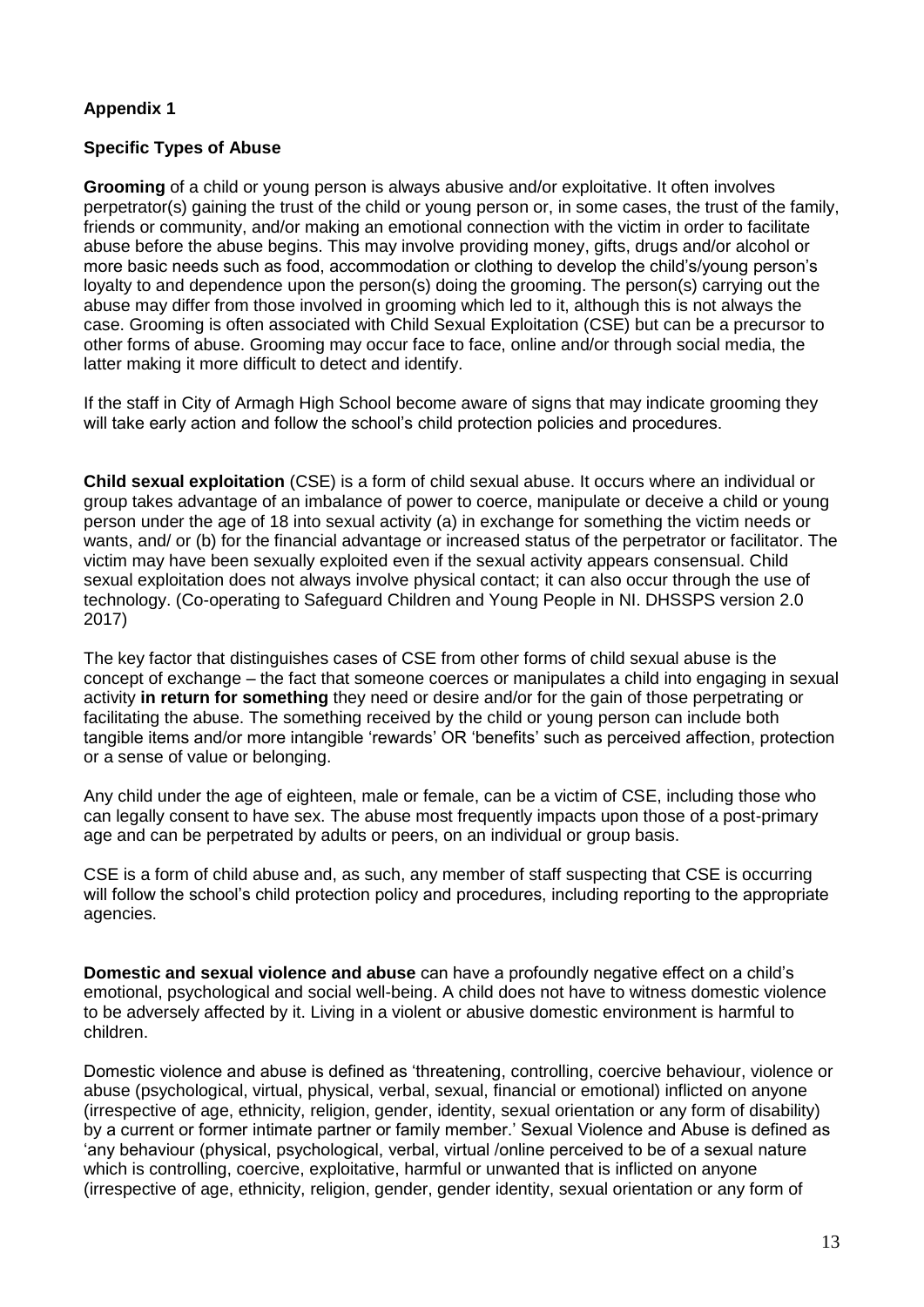disability).' (Stopping Domestic and Sexual Violence and Abuse in Northern Ireland A Seven Year Strategy: March 2016).

If it comes to the attention of school staff that Domestic Abuse, is or may be, affecting a child this will be passed on to the Designated/Deputy Designated Teacher who has an obligation to share the information with the Social Services Gateway Team.

**Female Genital Mutilation** (FGM) is a form of child abuse and violence against women and girls. FGM comprises all procedures that involve partial or total removal of the external female genitalia, or other injury to the female genital organs for non-medical reasons. The procedure is also referred to as 'cutting', 'female circumcision' and 'initiation'. The practice is medically unnecessary, extremely painful and has serious health consequences, both at the time when the mutilation is carried out and in later life. FGM is a form of child abuse and, as such, teachers have a statutory duty to report cases, including suspicion, to the appropriate agencies, through agreed established procedures set out in our school policy.

**Forced Marriage** A forced marriage is a marriage conducted without the valid consent of one or both parties and where duress is a factor. Duress can include physical, psychological, financial, sexual and emotional pressure. Forced marriage is a criminal offence in Northern Ireland and if in City of Armagh High School we have knowledge or suspicion of a forced marriage in relation to a child or young person we will contact the PSNI immediately.

#### **Children who display harmful sexualised behaviour**

Learning about sex and sexual behaviour is a normal part of a child's development. It will help them as they grow up, and as they start to make decisions about relationships. As a school we support children and young people, through the Personal Development element of the curriculum, to develop their understanding of relationships and sexuality and the responsibilities of healthy relationships. Teachers are often therefore in a good position to consider if behaviour is within the normal continuum or otherwise.

It is important to distinguish between different sexual behaviours - these can be defined as 'healthy', 'problematic' or 'sexually harmful'. Healthy sexual behaviour will normally have no need for intervention, however consideration may be required as to appropriateness within a school setting. Problematic sexual behaviour requires some level of intervention,

depending on the activity and level of concern. For example, a one-off incident may simply require liaising with parents on setting clear direction that the behaviour is unacceptable, explaining boundaries and providing information and education. Alternatively, if the behaviour is considered to be more serious, perhaps because there are a number of aspects of concern, advice from the EA CPSS may be required. We will also take guidance from DE Circular 2016/05 to address concerns about harmful sexualised behaviour displayed by children and young people.

#### **What is Harmful Sexualised Behaviour?**

Harmful sexualised behaviour is any behaviour of a sexual nature that takes place when:

- There is no informed consent by the victim; and/or
- the perpetrator uses threat (verbal, physical or emotional) to coerce, threaten or intimidate the victim
- Harmful sexualised behaviour can include: Using age inappropriate sexually explicit words and phrases.
- Inappropriate touching.
- Using sexual violence or threats.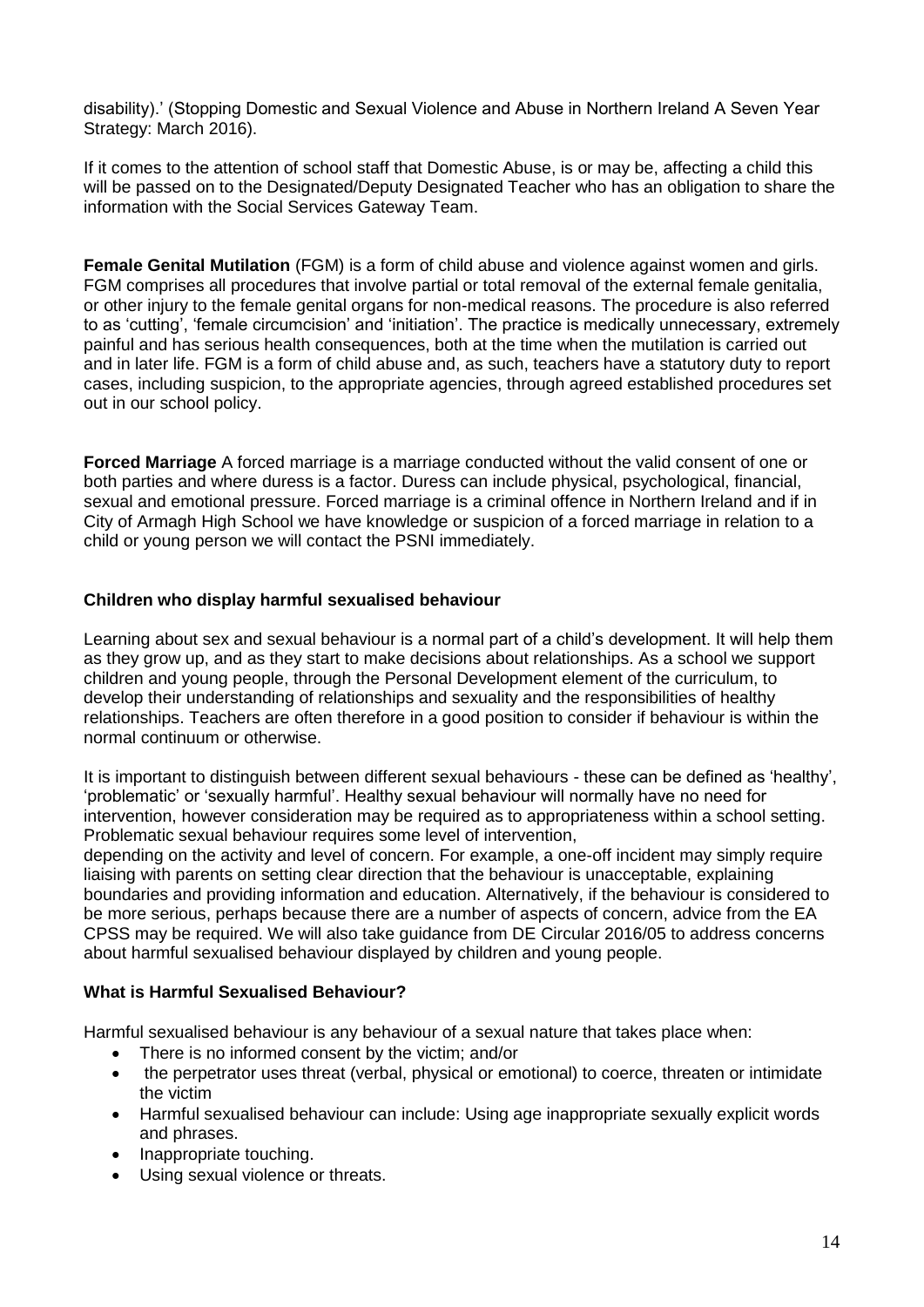- Sexual behaviour between children is also considered harmful if one of the children is much older - particularly if there is more than two years' difference in age or if one of the children is pre-pubescent and the other is not.
- However, a younger child can abuse an older child, particularly if they have power over them - for example, if the older child is disabled.

Sexually harmful behaviour is primarily a child protection concern. There may remain issues to be addressed through the schools positive behaviour policy but it is important to always apply principles that remain child centred.

Harmful sexualised behaviour will always require intervention and in our school we will refer to our child protection policy and, seek the support that is available from the CPSS.

#### **E safety/Internet abuse**

Online safety means acting and staying safe when using digital technologies. It is wider than simply internet technology and includes electronic communication via text messages, social environments and apps, and using games consoles through any digital device. In all cases, in schools and elsewhere, it is a paramount concern.

In January 2014, the SBNI published its report 'An exploration of e-safety messages to young people, parents and practitioners in Northern Ireland' which identified the associated risks around online safety under four categories:

- **Content risks**: the child or young person is exposed to harmful material.
- **Contact risks**: the child or young person participates in adult initiated online activity.
- **Conduct risks**: the child or young person is a perpetrator or victim in peer-to-peer exchange.
- **Commercial risks**: the child or young person is exposed to inappropriate commercial advertising, marketing schemes or hidden costs.

We in City of Armagh High School have a responsibility to ensure that there is a reduced risk of pupils accessing harmful and inappropriate digital content and will be energetic in teaching pupils how to act responsibly and keep themselves safe. As a result, pupils should have a clear understanding of online safety issues and, individually, be able to demonstrate what a positive digital footprint might look like.

The school's actions and governance of online safety are reflected clearly in our safeguarding arrangements. Safeguarding and promoting pupils' welfare around digital technology is the responsibility of everyone who comes into contact with the pupils in the school or on schoolorganised activities.

**Sexting** is the sending or posting of sexually suggestive images, including nude or semi-nude photographs, via mobile or over the internet. There are two aspects to Sexting:

#### **Sexting between individuals in a relationship**

The school work in partnership with the PSNI and there is an ongoing education programme which is tailored to meet the needs of Key Stage 3 and 4. The programme is complemented by the schools' preventative curriculum.

Pupils need to be aware that it is illegal, under the Sexual Offences (NI) Order 2008, to take, possess or share 'indecent images' of anyone under 18 even if they are the person in the picture (or even if they are aged 16+ and in a consensual relationship) and in these cases we will contact local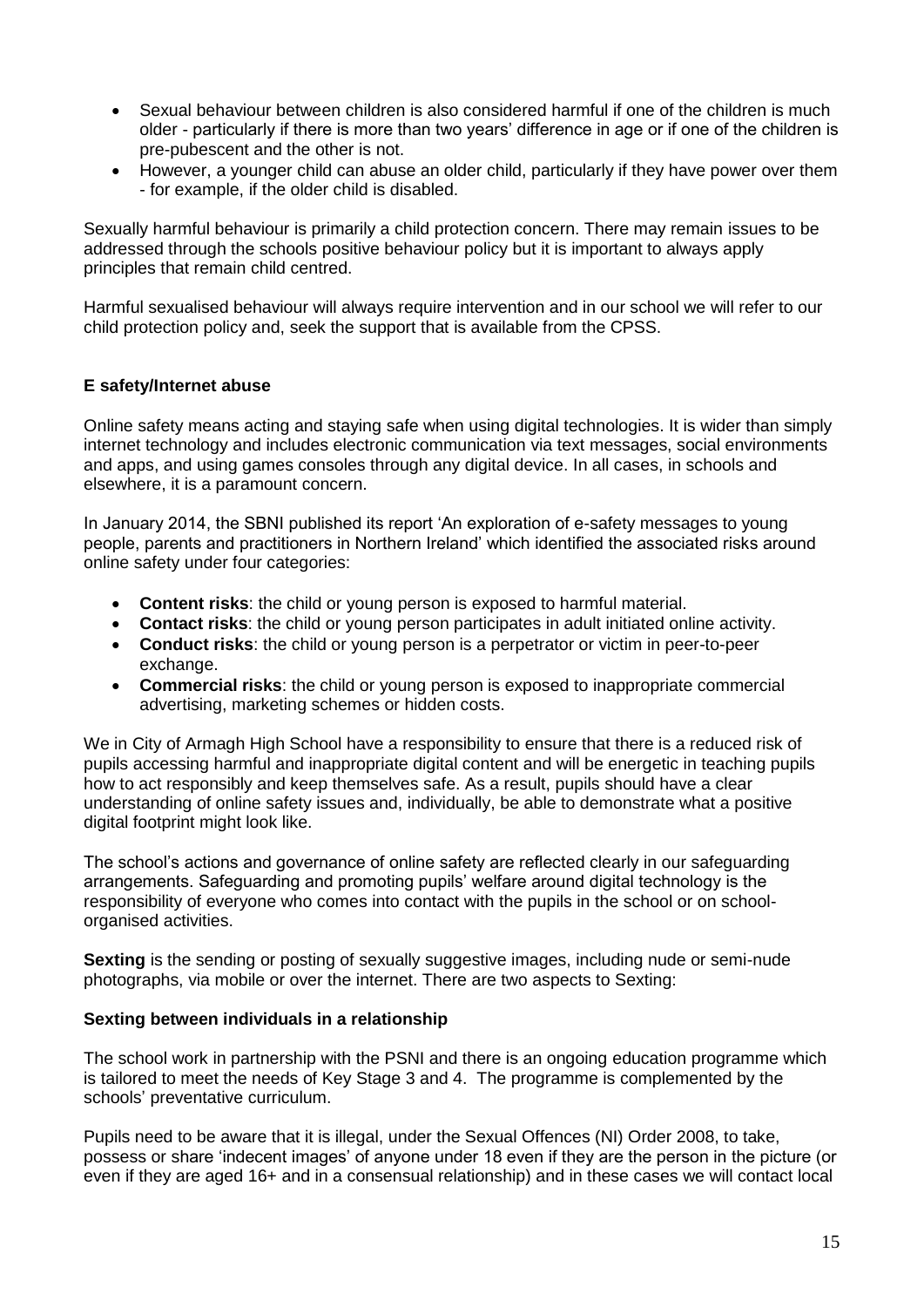police on 101 for advice and guidance. We may also seek advice from the EA Child Protection Support Service.

Please be aware that, while offences may technically have been committed by the child/children involved, the matter will be dealt with sensitively and considering all of the circumstances and it is not necessarily the case that they will end up with a criminal record. It is important that particular care is taken in dealing with any such cases. Adopting scare tactics may discourage a young person from seeking help if they feel entrapped by the misuse of a sexual image.

#### **Sharing an inappropriate image with an intent to cause distress**

If a pupil has been affected by inappropriate images or links on the internet it is important that it is **not forwarded to anyone else**. Schools are not required to investigate incidents. It is an offence under the Criminal Justice and Courts Act 2015

(www.legislation.gov.uk/ukpga/2015/2/section/33/enacted) to share an inappropriate image of another person without the individuals consent.

If a young person has shared an inappropriate image of themselves that is now being shared further whether or not it is intended to cause distress, the child protection procedures of the school will be followed.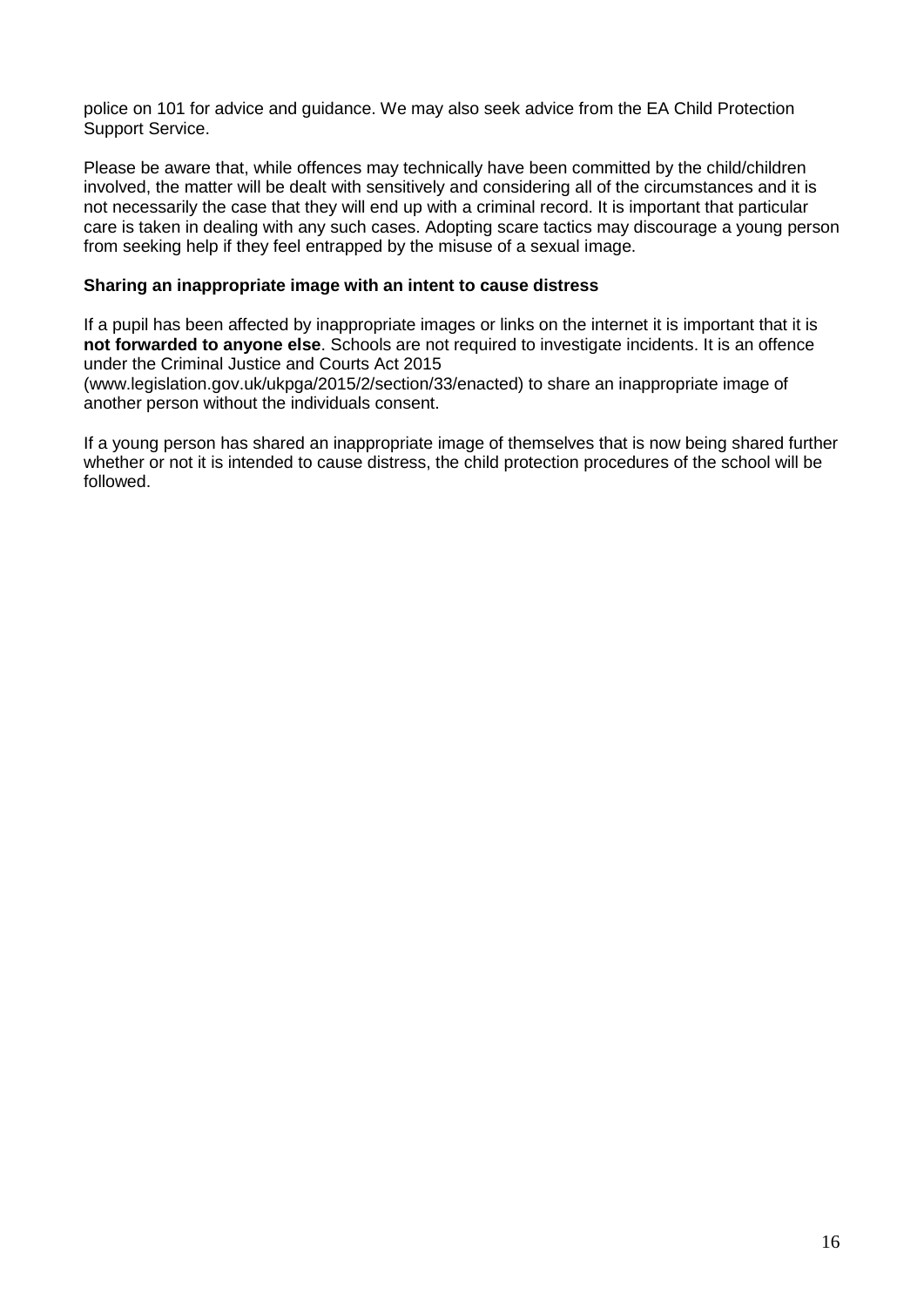## **Children with Increased Vulnerabilities**

# **Children with a disability**

Children and young people with disabilities (i.e. any child or young person who has a physical, sensory or learning impairment or a significant health condition) may be more vulnerable to abuse and those working with children with disabilities should be aware of any vulnerability factors associated with risk of harm, and any emerging child protection issues.

Staff must be aware that communication difficulties can be hidden or overlooked making disclosure particularly difficult. Staff and volunteers working with children with disabilities will receive training to enable them to identify and refer concerns early in order to allow preventative action to be taken.

# **Children with limited fluency in English**

As with children with a special educational need, children who are not fluent in English should be given the chance to express themselves to a member of staff or other professional with appropriate language/communication skills, especially where there are concerns that abuse may have occurred.

Designated Teachers should work with their SEN co-ordinators along with school staff with responsibility for newcomer pupils, seeking advice from the EA's Inclusion and Diversity Service to identify and respond to any particular communication needs that a child may have. All schools should try to create an atmosphere in which pupils with special educational needs which involve communication difficulties, or pupils for whom English is not their first language, feel confident to discuss these issues or other matters that may be worrying them.

## **Looked After Children**

In consultation with other agencies and professionals, a Health and Social Care Trust may determine that a child or young person's welfare cannot be safeguarded if they remain at home. In these circumstances, a child may be accommodated through a voluntary arrangement with the persons with parental responsibility for the child or the HSCT may make an application to the Court for a Care Order to place the child or young person in an alternative placement provided by the Trust. The HSCT will then make arrangements for the child to be looked after, either permanently or temporarily. It is important that the views of children, young people and their parents and/or others with parental responsibility for the looked child are taken into account when decisions are made.

A member of school staff will attend LAC meetings and will provide a written report. Where necessary, school support will be put in place for the child/young person. Information will be shared with relevant staff on a need to know basis.

## **Children / young people who go missing**

Children and young people who go missing come from all backgrounds and communities and are known to be at greater risk of harm. This includes risks of being sexually abused or exploited although children and young people may also become homeless or a victim or perpetrator of crime. Those who go missing from their family home may have no involvement with services as not all children and young people who run away or go missing from their family home have underlying issues within the family, or are reported to the police as missing.

The patterns of going missing may include overnight absences or those who have infrequent unauthorised absences of short time duration. When a child or young person returns, having been missing for a period, we should be alert to the possibility that they may have been harmed and to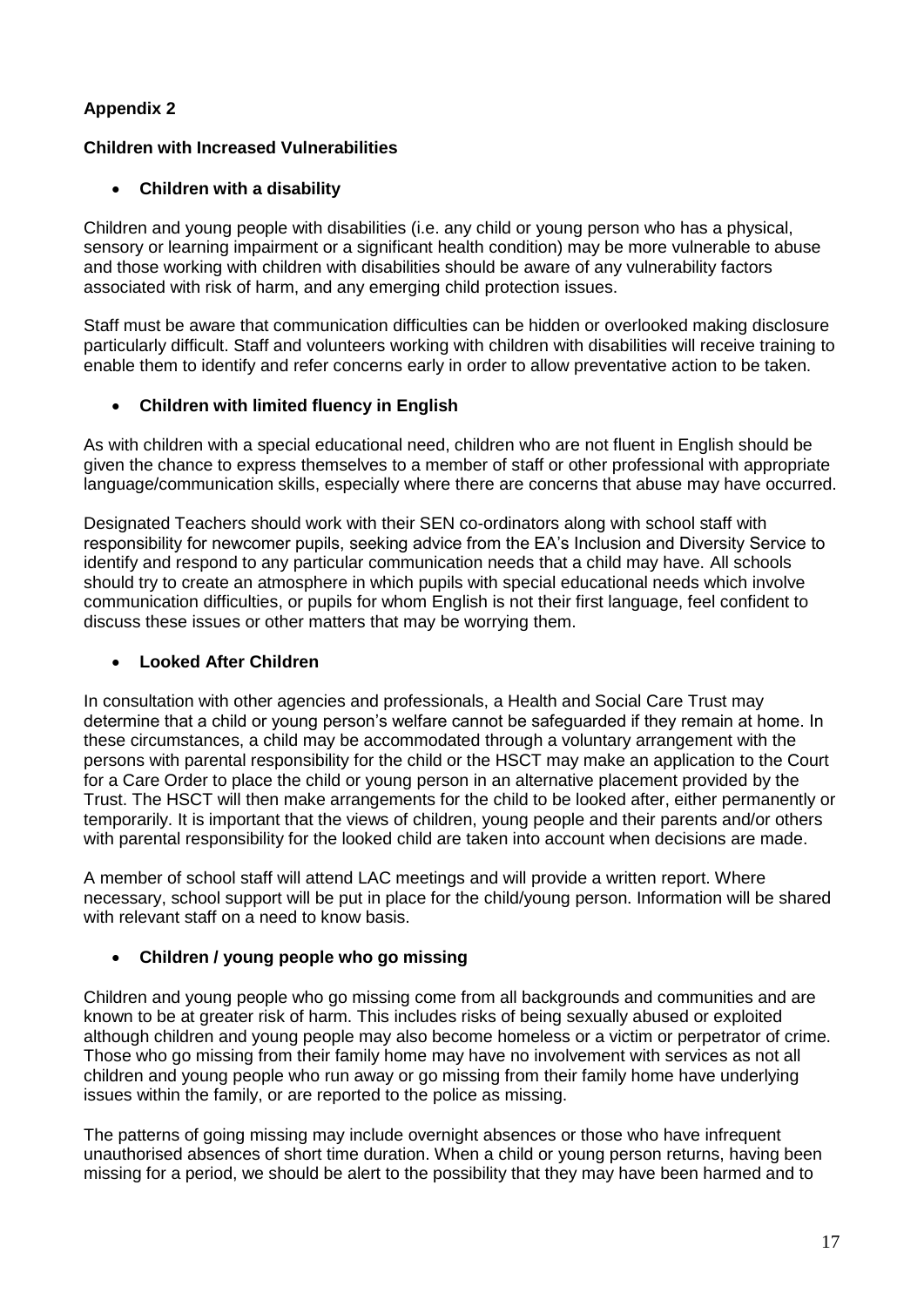any behaviours or relationships or other indicators that children and young people may have been abused.

School staff will work in partnership with those who look after the child or young person who goes missing and, if appropriate, will complete a risk assessment. Current school policies will apply e.g. attendance, safeguarding, relationships and sexuality education.

## **Young people in supported accommodation**

Staff will work in partnership with those agencies involved with young people leaving care and those living in supported accommodation and will provide pastoral support as necessary.

#### **Young people who are homeless**

If we become aware that a young person in our school is homeless we will share this information with Social Services whose role is to carry out a comprehensive needs and risk assessment. We will contribute to the assessment and attend multi-disciplinary meetings.

#### **Separated, unaccompanied and trafficked children and young people**

**Separated children** and young people are those who have been separated from their parents, or from their previous legal or customary primary caregiver. **Unaccompanied children** and young people are those seeking asylum without the presence of a legal guardian. Consideration must be given to the fact that separated or unaccompanied children may be a victim of human trafficking.

**Child Trafficking** is the recruitment, transportation, transfer, harbouring or receipt of a child or young person, whether by force or not, by a third person or group, for the purpose of different types of exploitation.

If we become aware of a child or young person who may be separated, unaccompanied or a victim of human trafficking we in School Name will immediately follow our safeguarding and child protection procedures

#### **Children of parents with additional support needs**

Children and young people can be affected by the disability of those caring for them. Parents, carers or siblings with disabilities may have additional support needs which impact on the safety and wellbeing of children and young people in the family, possibly affecting their education or physical and emotional development. It is important that any action school staff take to safeguard children and young people at risk of harm in these circumstances encompasses joint working between specialist disability and children's social workers and other professionals and agencies involved in providing services to adult family members. This will assist us in ensuring the welfare of the children and young people in the family is promoted and they are safeguarded as effectively as possible.

Where it is known or suspected that parents or carers have impaired ability to care for a child, the safeguarding team will give consideration to the need for a child protection response in addition to the provision of family support and intervention.

#### **Gender identity issues and sexual orientation**

Young people from the LGBTQ community may face particular difficulties which could make them more vulnerable to harm. These difficulties could range from intolerance and homophobic bullying from others to difficulties for the young person themselves in exploring and understanding their sexuality. At such times young people may be more vulnerable to predatory advances from adults seeking to exploit or abuse them. This could impede a young person's ability or willingness to raise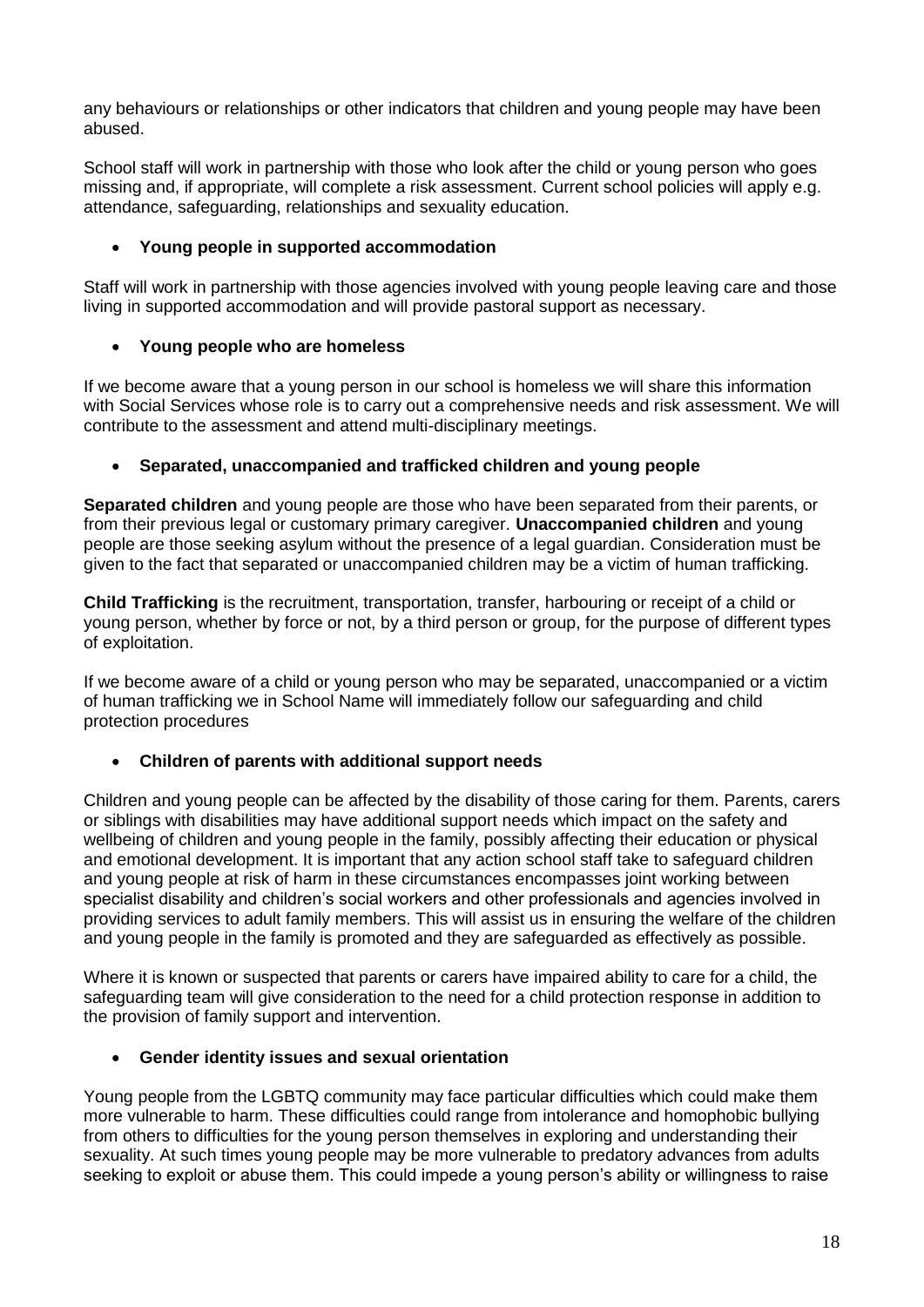concerns if they feel they are at risk or leave young people exposed to contact with people who would exploit them.

As a staff working with young people from the LGBT community we will support them to appropriately access information and support on healthy relationships and to report any concerns or risks of abuse or exploitation.

#### **Work experience, school trips and educational visits**

Our duty to safeguard and promote the welfare of children and young people also includes periods when they are in our care outside of the school setting. We will follow DE guidance on educational visits, school trips and work experience to ensure our current safeguarding policies are adhered to and that appropriate staffing levels are in place.

#### **Children/young people's behaviours**

#### **Peer Abuse**

Children and young people may be at risk of physical, sexual and emotional bullying and abuse by their peers. Such abuse should always be taken as seriously as abuse perpetrated by an adult. Where a child or young person has been harmed by another, all school staff should be aware of their responsibilities in relation to both children and young people who perpetrate the abuse as well as those who are victims of it and, where necessary, should contribute to an inter-disciplinary and multi-agency response.

#### **Self-Harm**

Self-harm encompasses a wide range of behaviours and things that people do to themselves in a deliberate and usually hidden way, which are damaging. It may indicate a temporary period of emotional pain or distress, or deeper mental health issues which may result in the development of a progressive pattern of worsening self-harm that may ultimately result in death by misadventure or suicide. Self-harm may involve abuse of substances such as alcohol or drugs, including both illegal and/or prescribed drugs.

Self-harming behaviours may indicate that a child or young person has suffered abuse; however this is not always the case. School staff should share concerns about a child or young person who is self-harming with a member of the safeguarding team who will seek advice from appropriately qualified and experienced professionals including those in the non-statutory sector to make informed assessments of risk in relation to self-harming behaviours.

## **Suicidal Ideation**

Staff must act without delay if they have concerns about a child or young person who presents as being suicidal as it is important that children and young people who communicate thoughts of suicide or engage in para-suicidal behaviours are seen urgently by an appropriately qualified and experienced professional, including those in the non-statutory sector, to ensure they are taken seriously, treated with empathy, kindness and understanding and informed assessments of risk and needs can be completed as a matter of priority.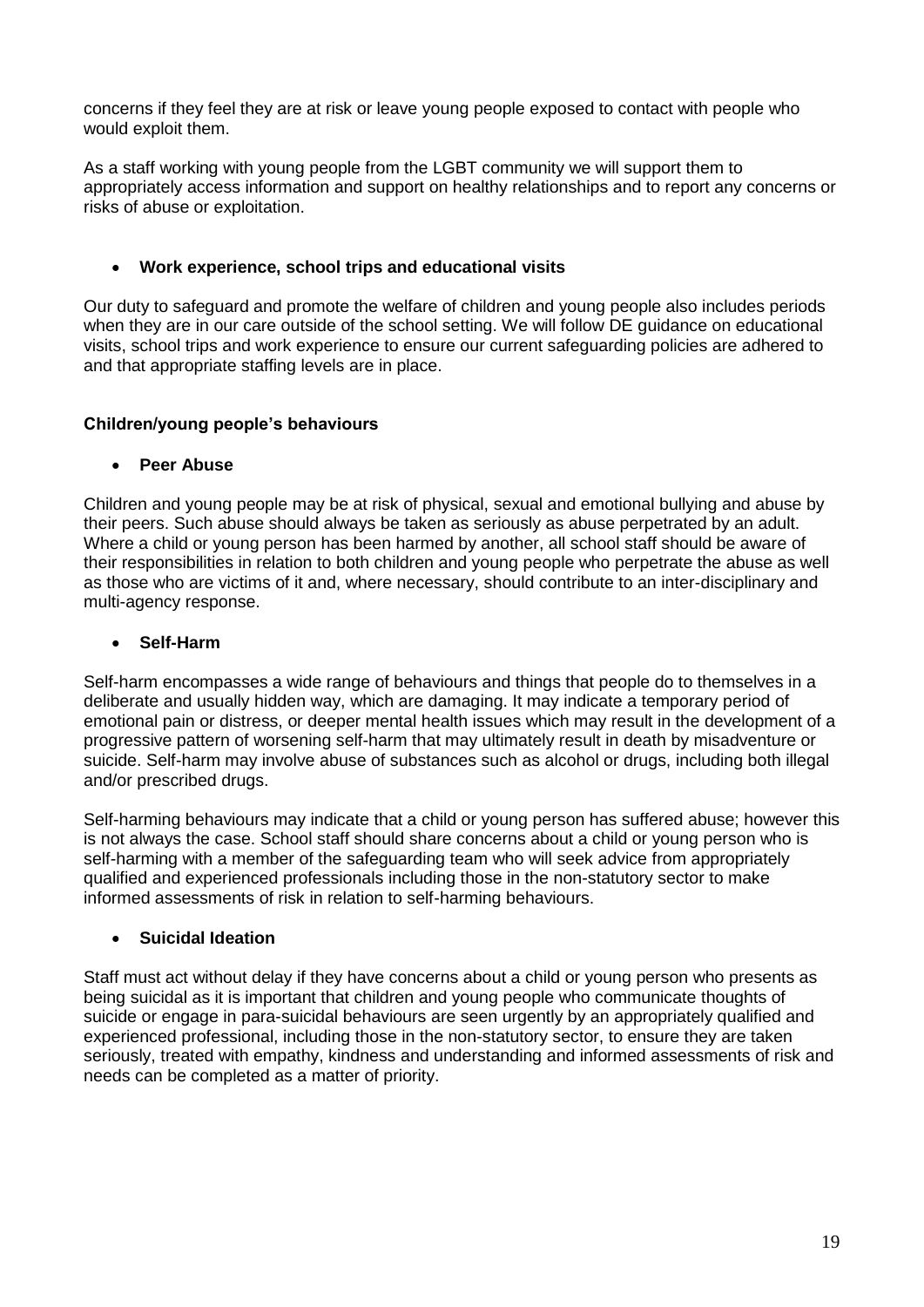

**How a Parent can make a Complaint**

**\*** Designated Teacher for Child Protection – K Mulholland

Deputy Designated Teachers for Child Protection - C.Reid, A.Smiton, A.Murdoch, E.Freeburn. C.Greer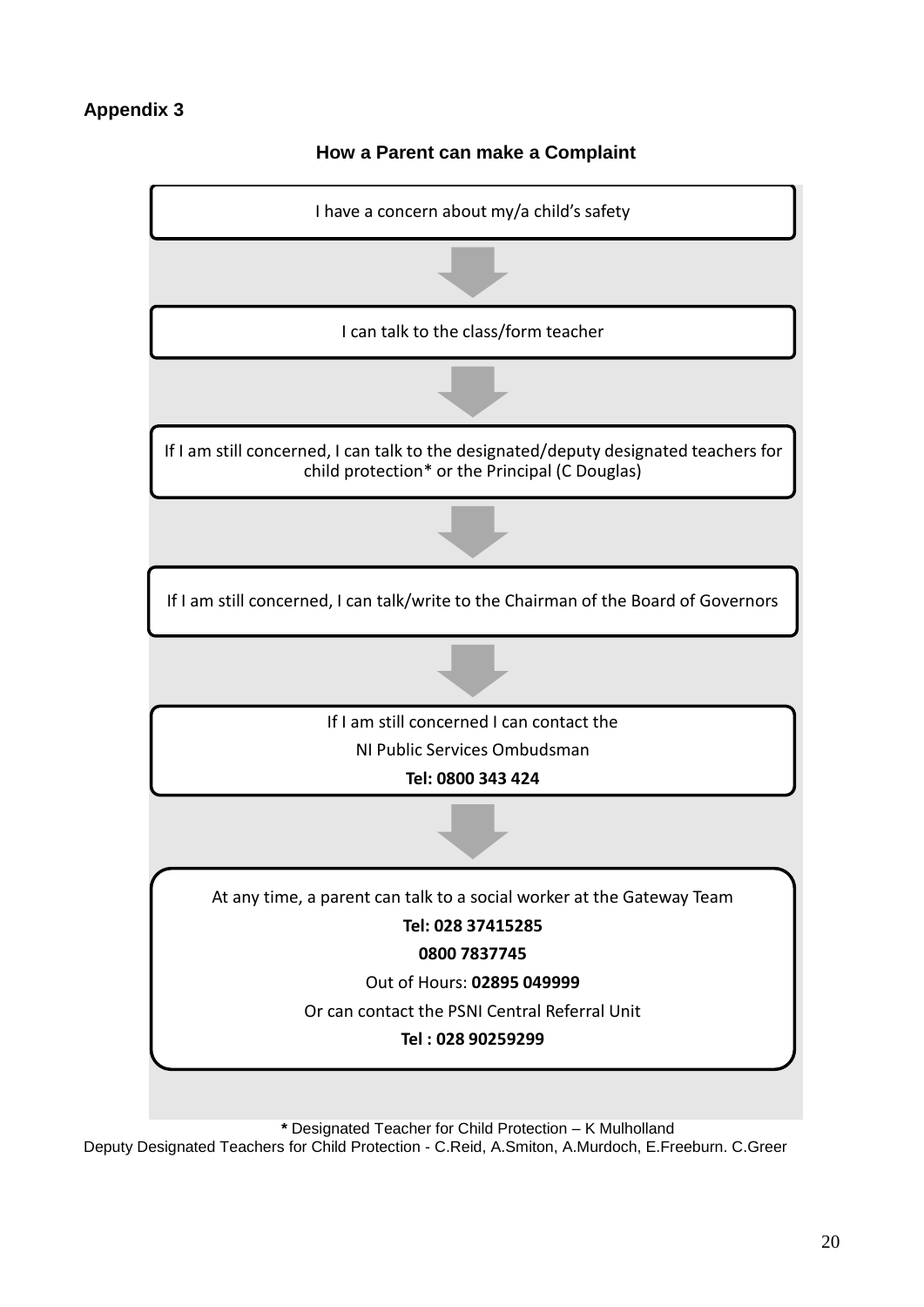He/she submits a completed UNOCINI referral form within 24 hours.

## **Procedure where the School has concerns, or has been given information, about possible abuse by someone other than a member of staff**



Where appropriate the source of the concern will be informed as to the action taken. The Designated Teacher will maintain a written record of all decisions and actions taken and ensure that this record is appropriately and securely stored.

with parental consent, and child/young person's consent (where appropriate).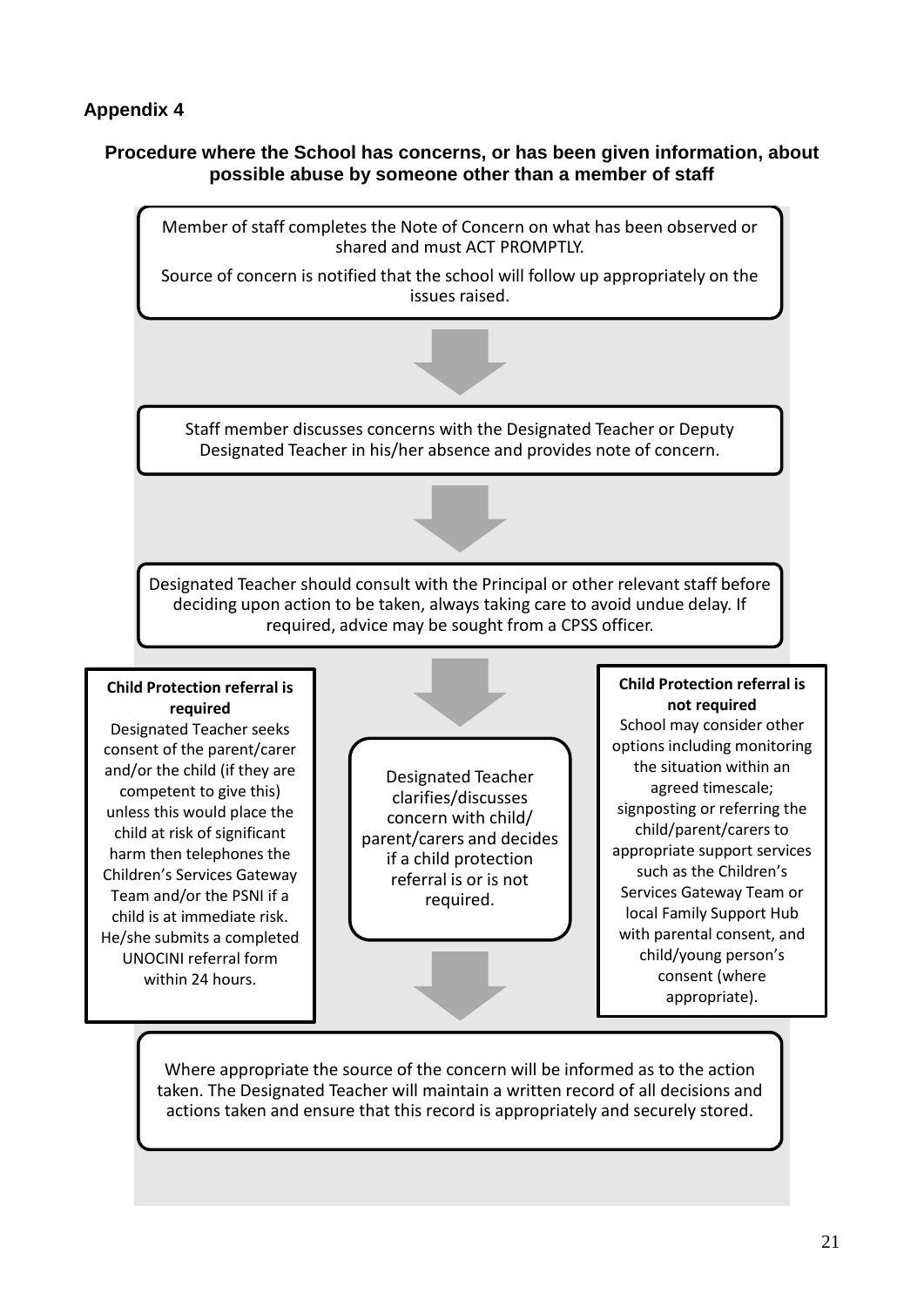# **Dealing with Allegations of Abuse Against a Member of Staff**

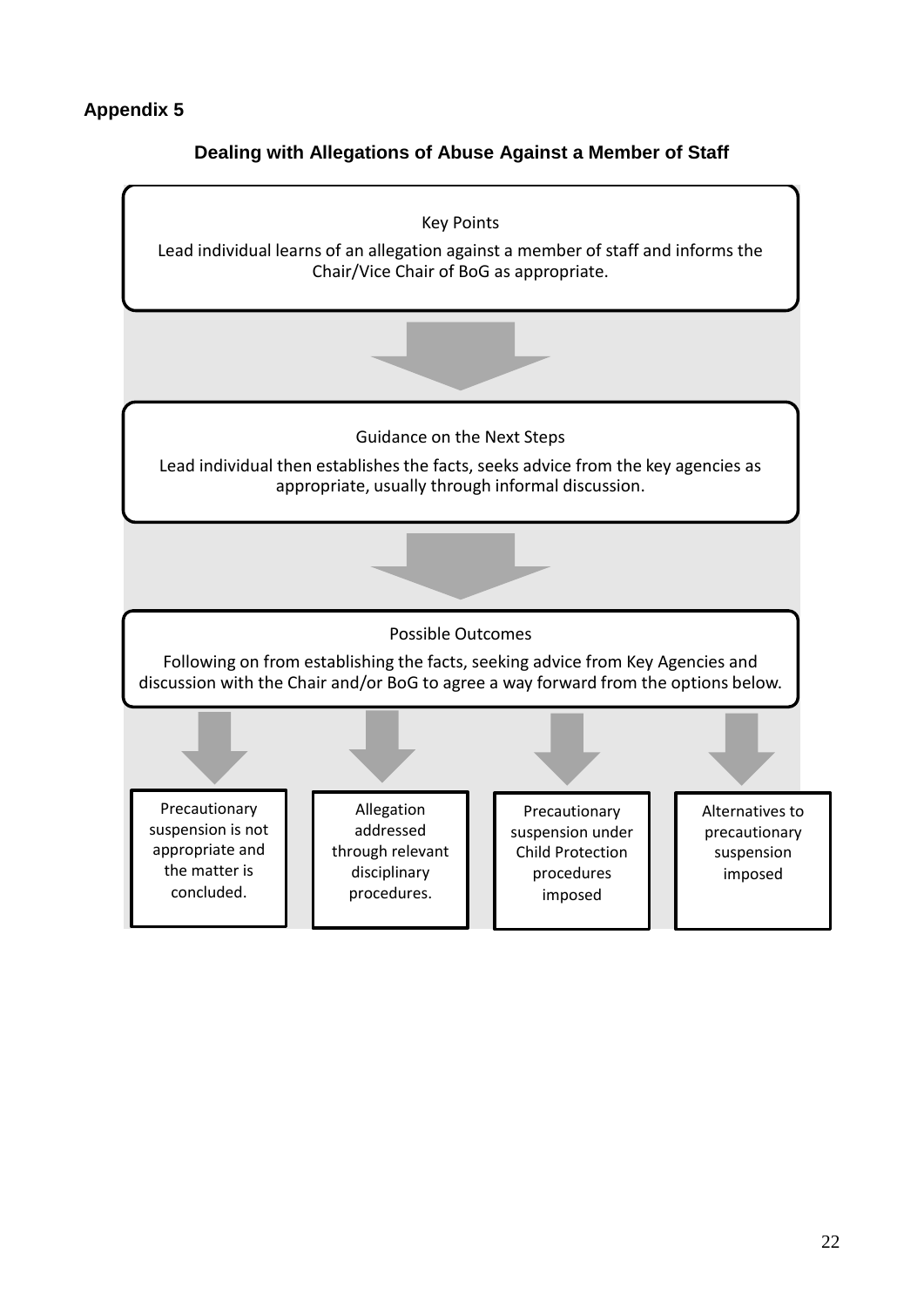# **CONFIDENTIAL NOTE OF CONCERN CHILD PROTECTION RECORD – REPORTS TO DESIGNATED TEACHER**

# Name of Pupil:

Year Group:

Date, time of incident/disclosure:

Circumstances of incident/disclosure:

Nature and description of concern: